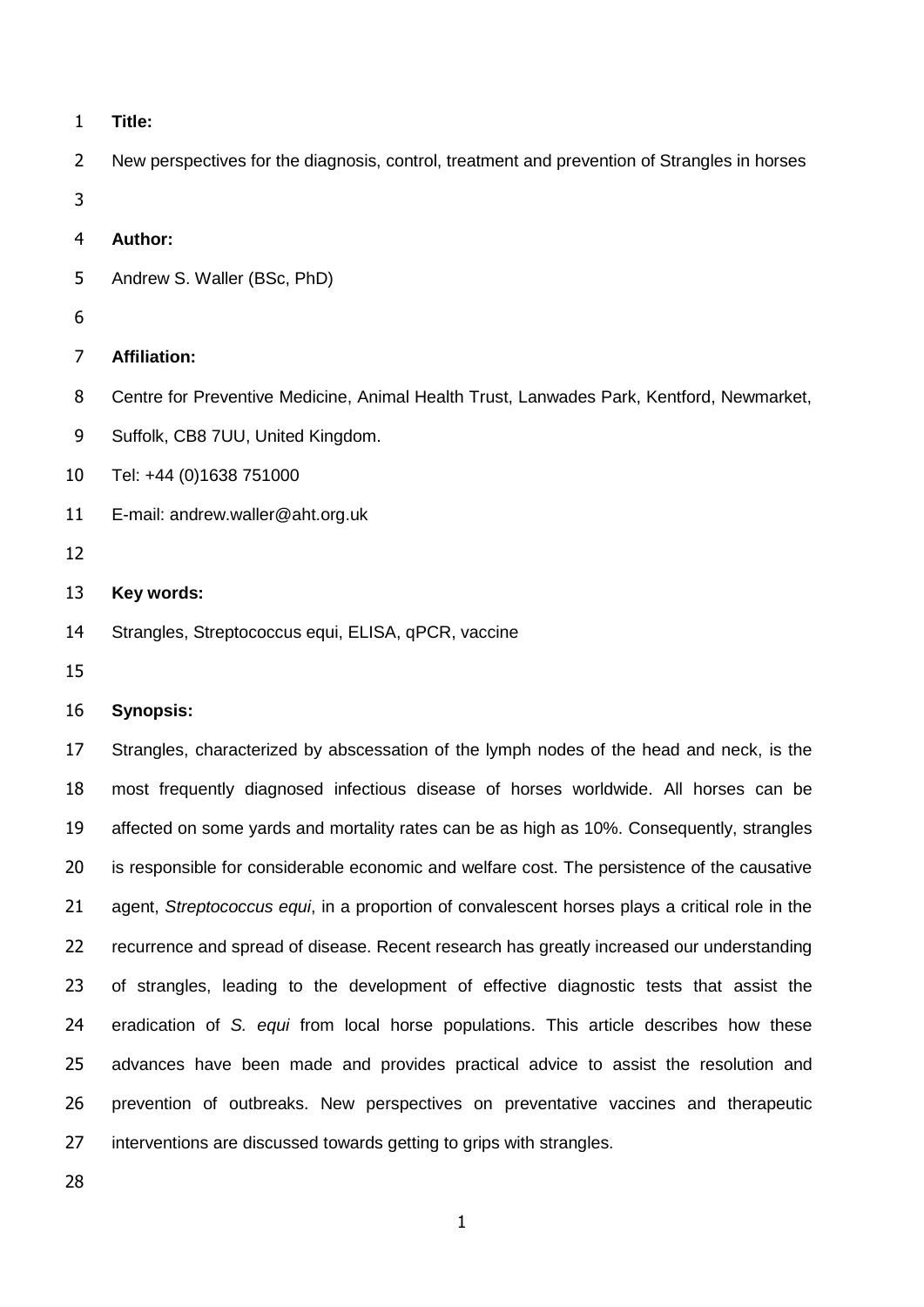### **Key Points**

 The ability of *S. equi* to establish persistent infection, usually within the guttural pouches, is critical to inter-epizootic transmission, the recurrence of strangles and the high incidence of this disease around the world.

33 • The lack of clinical signs exhibited by persistently infected carriers emphasizes the need to implement effective quarantine and testing procedures for their identification and treatment before they come into contact with an existing herd.

- 36 A blood sample taken on arrival can be tested to identify horses that may have been recently exposed to or are persistently infected with *S. equi*, which require further investigation.
- Quantitative PCR tests for *S. equi* are now regarded as the gold-standard for the detection of *S. equi*.
- 41 The development of effective vaccines against strangles that permit the differentiation of infected from vaccinated animals remains a significant unmet objective.
- 
- 

### **Introduction**

46 Strangles was first reported by Jordanus Ruffus<sup>1</sup>, an officer in the imperial court of Emperor Frederick II, in 1251 although the disease almost certainly has older origins. Despite improvements in the health and management of horse populations, strangles remains the most frequently diagnosed infectious disease of horses world-wide. Only the geographically isolated Icelandic horse population remains free of strangles, a situation that has been maintained through a virtual absence of horse import for over 1,000 years. In excess of 600 52 outbreaks of strangles are estimated to occur in the UK alone each year<sup>2</sup>. Outbreaks can involve all of the horses on a yard, require movement restrictions that often remain in force for over 2 months and an economic cost to some premises that may exceed £250,000 (\$425,000).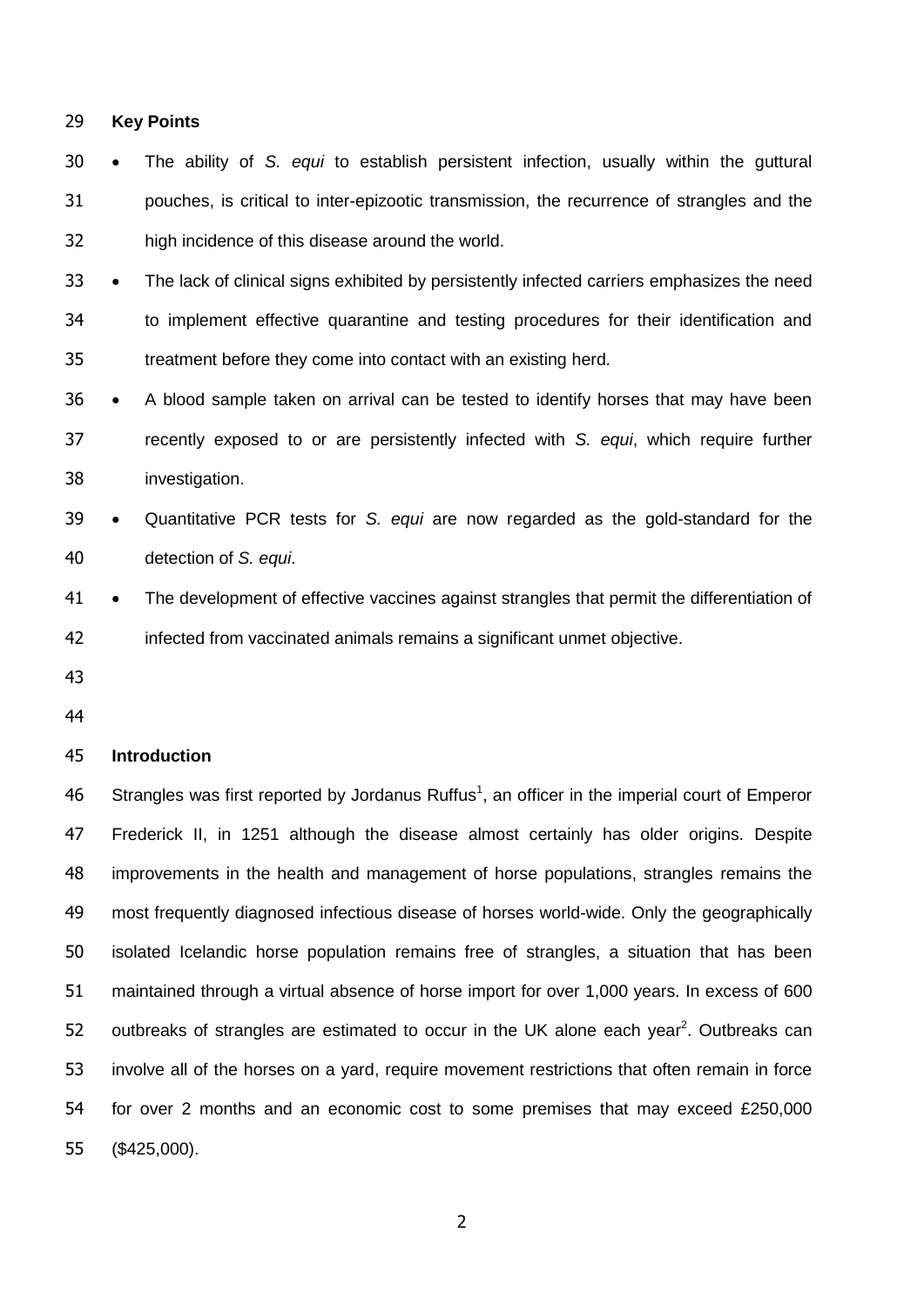#### **The causal agent**

 Strangles is caused by infection with *Streptococcus equi* subspecies *equi* (*S. equi*), which, despite the inference from its name, is actually a sub-group of the diverse population of *Streptococcus equi* subspecies *zooepidemicus* (*S. zooepidemicus*) with which it shares over 61 97% DNA identity<sup>3</sup>. Non-equine infections with *S. zooepidemicus* can be severe, including 62 cases of acute fatal hemorrhagic pneumonia in dogs<sup>4-6</sup> and septicemia, meningitis and toxic 63 shock syndrome in humans<sup>7-10</sup>. However, despite its ability to cause severe clinical signs and its close relationship with *S. equi*, *S. zooepidemicus* is often regarded as a commensal organism of the equine upper respiratory tract. *S. zooepidemicus* is associated with a variety 66 of diseases in horses including uterine infections of mares<sup>11,12</sup> and ulcerative keratitis<sup>13</sup>. Investigations of outbreaks of respiratory disease due to *S. zooepidemicus* have been confounded by the diversity of this group of bacteria and the ability of outbreak strains to 69 persistently infect the tonsils of recovered horses<sup>14</sup>. Emerging evidence supports epidemiological studies that suggested a causal role for *S. zooepidemicus* in cases of 71 respiratory disease<sup>15</sup> and modern typing methods<sup>16</sup> have directly linked specific strains to 72 individual outbreaks<sup>17,18</sup>. Such data indicates that the population of *S. zooepidemicus*, which is resident in the tonsils of horses, includes pathogenic strains and provides a snapshot of 74 the history of infection within an individual animal<sup>19</sup>. The differentiation of *S. equi* from the resident population of *S. zooepidemicus* and the immune responses to these closely related pathogens is a particular challenge for modern diagnostic techniques and is described in more detail below.

### **Clinical signs of strangles**

 Strangles is characterized by pyrexia, followed by abscessation of lymph nodes in the head 81 and neck<sup>20</sup>. The name strangles was coined from the signs of dysphagia that some horses experience. Indeed, some of these horses are literally suffocated by the enlarged lymph nodes, which can obstruct the airway. Affected animals develop pharyngitis, which may lead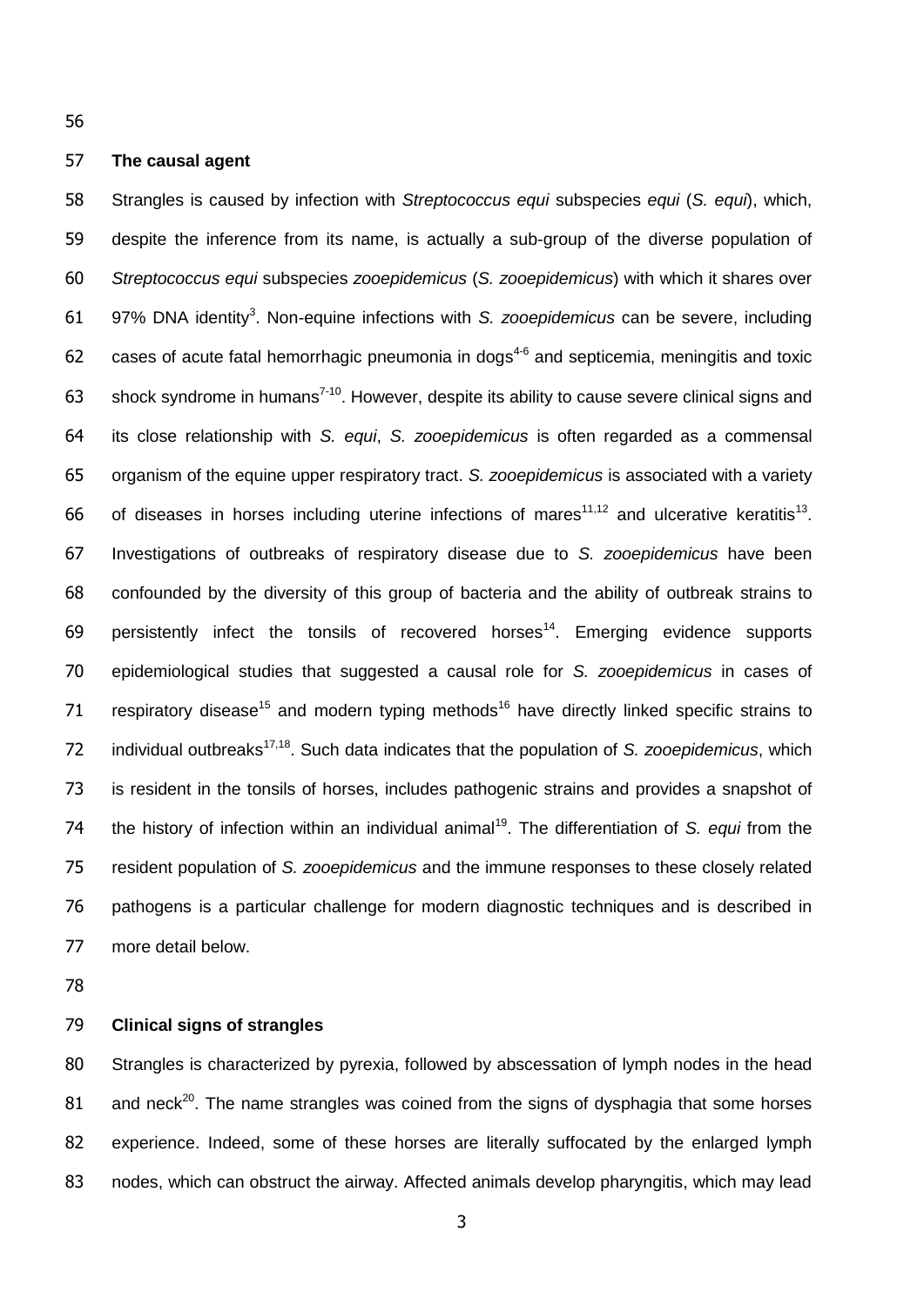to them being reluctant to eat, particularly dried food, resulting in anorexia. Some affected horses stand with their neck extended and depression is common.

 Following entry of *S. equi* via the nose or mouth, the organism attaches to and invades the tonsillar crypts of the oro- and nasopharynx and can be detected in the lymph nodes of the head and neck within three hours post-infection<sup>21</sup> . The transient attachment of *S. equi* to the oro- and nasopharynx before invasion into adjacent lymphoid tissue is highlighted by an inability to detect *S. equi* using nasopharyngeal swabs or washes taken 24 hours post-92 infection. Clusters of *S. equi* are apparent in the *lamina propria* after 48 hours<sup>21</sup>. 93 Superantigens<sup>22,23</sup>, phospholipase  $A_2$  toxins<sup>3</sup>, streptolysin S<sup>24</sup> and several other surface and 94 secreted proteins<sup>25-29</sup> produced by *S. equi* modulate the proliferation and activity of these 95 neutrophils leading to a failure of innate immune defences<sup>21</sup>. For example, the SeM surface protein is known to bind fibrinogen and immunoglobulin, providing an increased resistance to 97  $phagocytosis<sup>25,30-34</sup>$ .

 Lymph node abscesses increase in size and develop a thick fibrous capsule that walls off the infection. Growth of the bacterium in these abscesses may be increased through the production of a secreted molecule, equibactin, which enhances the capacity of *S. equi* to 101 import iron<sup>35</sup>. Bacterial proliferation and an ineffective immune response induce a rise in body temperature. The onset of pyrexia can vary from a few days to several weeks post- infection depending on the infectious dose received and one individual animal to another, but can usually be detected before bacteria begin to shed from infected lymph nodes. Therefore, once a strangles outbreak is confirmed, presumptively infected pyretic horses may be identified and isolated before the organism is passed to in-contact animals. Normally 107 fever persists and increases, exceeding  $42^{\circ}$ C (107.6°F) in some cases, as abscesses mature in infected lymph nodes.

 Abscesses formed in the retropharyngeal or submandibular lymph nodes typically rupture between 7 days and four weeks post-infection. Retropharyngeal lymph node abscesses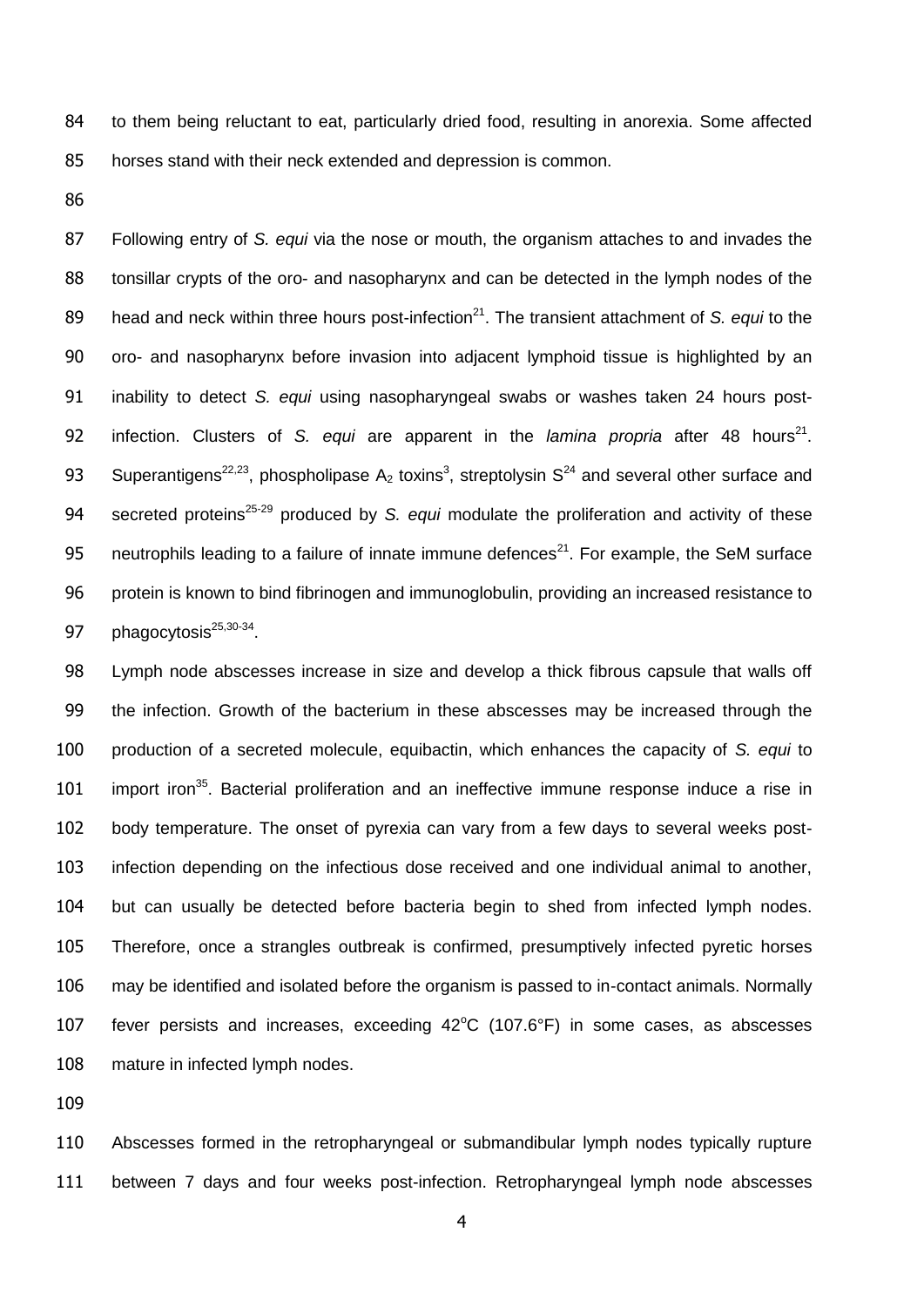usually rupture into the guttural pouches, which drain via the eustachian tube into the nasopharynx resulting in the profuse mucopurulent nasal discharge typically associated with cases of strangles. Abscesses may also form in the cervical and tracheal/bronchial lymph nodes, rupturing externally through the skin over a process of several weeks. *S. equi* is 116 particularly resistant to phagocytosis and killing by the equine immune system<sup>25,26,28,36,37</sup> and the process of abscess rupture that permits drainage of purulent material is important for the resolution of the infection. Older horses often exhibit a milder atypical form of the disease, possibly as a result of cross/partial-protection due to prior infection with different strains of *S. zooepidemicus* or *S. equi*<sup>38</sup> or through differences in the infecting strain<sup>39,40</sup>.

## **Convalescence and the carrier state**

 Despite the severity of clinical signs during the acute phase of disease, the vast majority of horses (~98%) recover from strangles over a period of weeks. An adaptive immune 125 response can be detected two-weeks post-infection<sup>41</sup>, assisting mucosal clearance of *S.* 126 equi<sup>42</sup>. An estimated 75% of recovered horses develop protective immunity to *S. equi*<sup>43,44</sup>. However, despite the development of antibody responses, approximately 10% of convalescent horses fail to clear all abscess material from their guttural pouches or sinus tract. Residual pus dries and hardens to form chondroids that can remain in the horse for 130 several years and potentially the remaining lifetime of that animal<sup>45,46</sup>. Live *S. equi* persists in chondroids, or possibly as a biofilm on mucosal surfaces, and can intermittently shed from 'carrier' animals into the environment.

 *S. equi* does not survive for long in the environment, particularly on surfaces exposed to 135 direct sunlight<sup>47</sup>. However, *S. equi* shed from an acutely or persistently infected individual may gain access to naïve horses via the nose or mouth, through contaminated drinking water (in which it can persist for up to one month), tack, and other fomites. The ability of *S. equi* to establish persistent infection is critical to inter-epizootic transmission, the recurrence of strangles, and the high incidence of this disease around the world.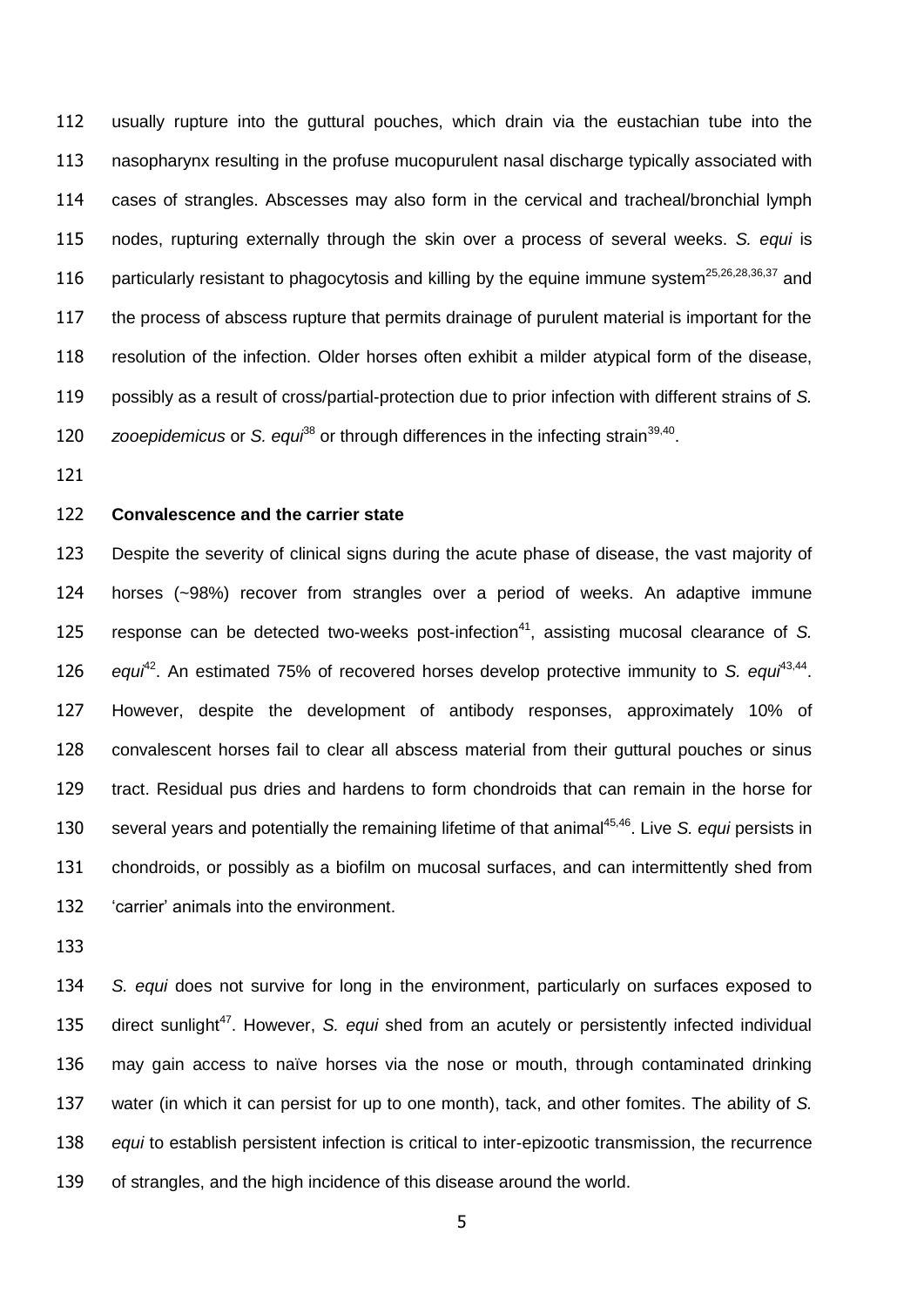#### **Therapeutic treatment of horses with strangles**

 Although *S. equi* is sensitive to all antibiotics, with the exception of aminoglycosides, veterinary opinion remains divided as to whether antibiotic treatment is useful. On identification of an index case, the isolation of healthy in-contact animals and the immediate administration of antibiotics to them for 3 to 5 days may prevent these animals from developing clinical signs of disease. However, treated animals are unlikely to develop 147 immunity to *S. equi* infection and remain susceptible<sup>38</sup>, and the use of antibiotics in horses with subclinical infection where abscesses have already formed only delays the onset of clinical signs and extends the time taken to resolve the outbreak.

 The use of antibiotic therapy may provide temporary clinical improvement in fever and lethargy, which may assist the management of severe cases, particularly if the animal presents with dyspnea as a result of partial upper airway obstruction. Penicillin is considered the drug of choice and antibiotic resistance has not yet been reported in *S. equi*. However, 155 antibiotic resistance has begun to emerge in some strains of *S. zooepidemicus*<sup>5</sup> and appropriate consideration should be given before sanctioning their use.

#### **Therapeutic treatment of persistently infected carriers**

 Elimination of *S. equi* from the guttural pouches of persistently infected horses can be accomplished by endoscopic guttural pouch lavage. Sedation aids in implementation of endoscopy and facilitates drainage of flush material from the guttural pouches by lowering the horse's head. Chondroids present in the guttural pouch can be removed using a memory-helical polyp retrieval basket through the biopsy channel of the endoscope (Box 1)<sup>46</sup>. Surgical hyovertebrotomy and ventral drainage through Viborg's triangle carries inherent risks of general anesthesia and surgical dissection around major blood vessels and nerves and *S. equi* contamination of the hospital environment, but is practical in the event that large numbers of chondroids are identified within the guttural pouch. Empyema of the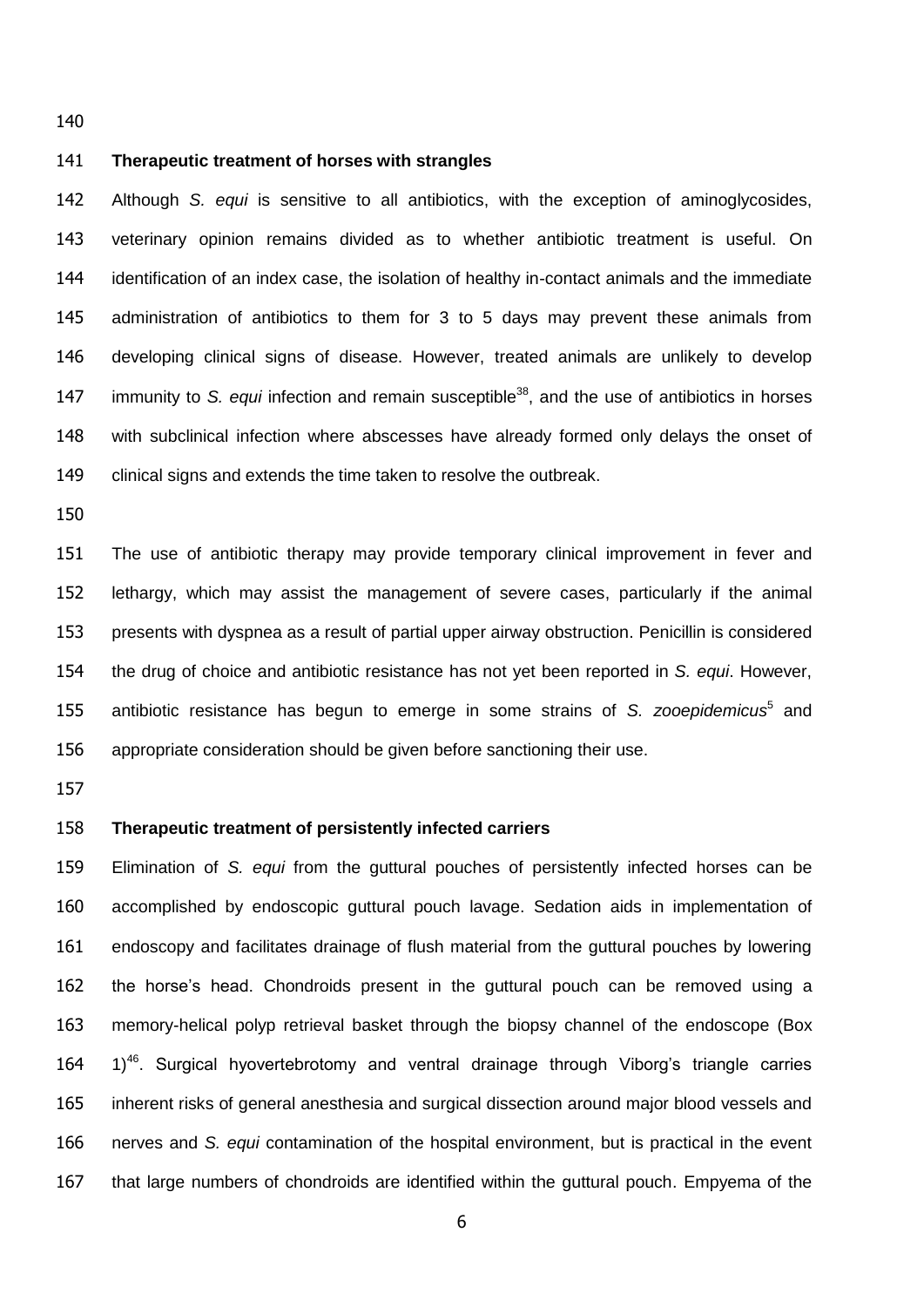guttural pouch can be resolved by repeated lavages with isotonic saline or polyionic fluid using rigid or indwelling catheters or through the use of a suction pump attached to the endoscope. Topical installation of 20% (w/v) acetylcysteine solution may assist the treatment of empyema. Topical benzylpenicillin (Box 1) is instilled into the guttural pouches via an endoscope guided into the pouch opening. The administration of systemic antibiotics may further improve treatment success. The guttural pouches are re-sampled two weeks later to confirm lack of infection following analysis by qPCR.

### **Complications**

 Bastard strangles occurs when the infection spreads to lymph nodes or tissues distant from the lymph nodes of the head and neck, and can be difficult to diagnose. A history of exposure to *S. equi* and laboratory results consistent with chronic infection, anemia, fever responsive to penicillin, hyperfibrinogenemia, and hyperglobulinemia, are supportive of the diagnosis of metastatic abscessation. Treatment requires long-term antimicrobial therapy, and appropriate local treatment or drainage of abscesses if possible. However, metastatic infection often results in the death of the affected animal, particularly when abscesses form in the lungs, liver, spleen, kidneys or brain.

 Purpura hemorrhagica is an aseptic necrotizing vasculitis resulting in edema of the head, ventral abdomen and limbs, and petechial hemorrhages of the mucous membranes. Although often associated with *S. equi* infection, purpura hemorrhagica is believed to be caused by the deposition of immune complexes in blood vessels and can occur in response 190 to several different antigens<sup>48</sup>, including an excessive anti-SeM antibody response<sup>49</sup>. Treatment usually consists of dexamethasone and supportive care, including the administration of intravenous fluids, hydrotherapy, and bandaging. Mortality rates of between 8% and 25% have been documented, but most horses can recover from purpura given good 194 veterinary care $48-50$ .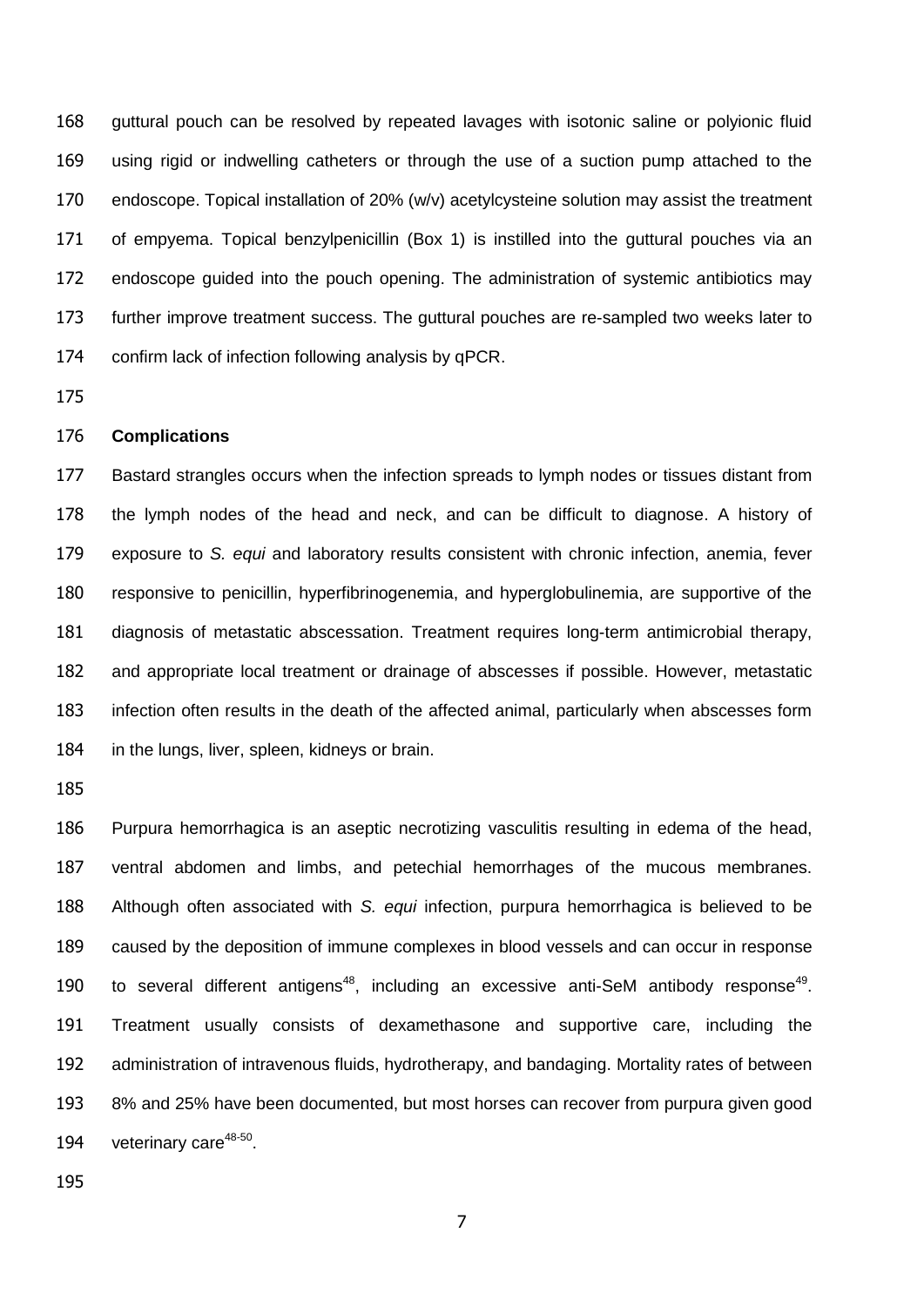#### **Preventing infection**

 Recent research has catalogued the genetic differences between *S. equi* and *S.*  198 *zooepidemicus* strains<sup>3</sup>. Although much of this work lies outside the current review, knowledge of the *S. equi* genome is shedding new light on how this organism causes 200 disease<sup>51,52</sup> and has enabled the identification of novel targets leading to the development of 201 fast, sensitive and specific diagnostic tests<sup>41,53,54</sup> and new preventative vaccines<sup>55</sup>.

# **Culture test for** *S. equi*

 The diagnosis of *S. equi* infection has traditionally relied upon the inoculation of blood agar containing colistin and nalidixic acid with clinical material recovered from swabs, washes or 206 abscesses and overnight incubation at 37°C in a 5%  $CO<sub>2</sub>$  atmosphere. β-haemolytic colonies of *S. equi* are picked and used to inoculate Todd Hewitt nutrient broth, which is incubated 208 overnight at 37°C in a 5%  $CO<sub>2</sub>$  atmosphere. Finally, the turbid cultures are used to inoculate purple broth cultures containing trehalose, lactose or sorbitol. *S. equi* fails to ferment these sugars, whilst *S. zooepidemicus* usually ferments lactose and sorbitol and *Streptococcus dysgalactiae* subspecies *equisimilis* (*S. equisimilis*), another common β-haemolytic 212 streptococcus, ferments trehalose<sup>56</sup>. Consequently, the isolation and identification of *S. equi*  using this method is time consuming and requires a minimum of 48 hours from receipt of clinical samples. This reporting delay often has consequences for the isolation of infected horses, providing *S. equi* with greater opportunity to transmit through naïve populations. The isolation of *S. equi* is confounded by the presence of other β-haemolytic bacteria, most notably *S. zooepidemicus* and *S. equisimilis*. Advances in polymerase chain reaction (PCR) 218 technology have highlighted deficiencies in the culture test, demonstrating that it is no longer the gold standard method for the detection of *S. equi* or diagnosis of strangles.

### **PCR assays**

 The first PCR-based tests developed for *S. equi* targeted the 5' region of the SeM gene and were estimated to be around three-times more sensitive than the traditional culture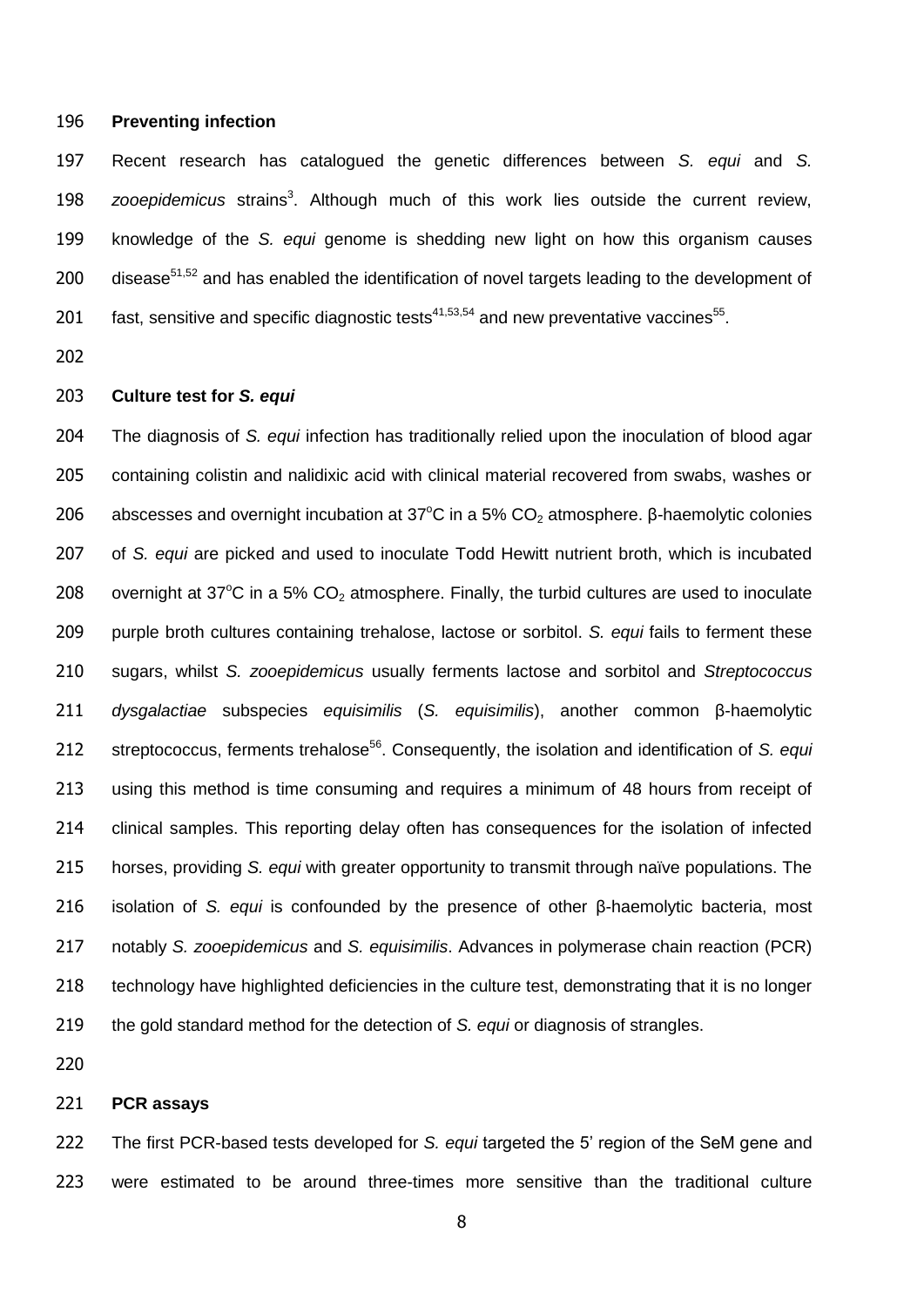224 assay<sup>57,58</sup>. However, this region is highly variable<sup>39,40</sup> and some strains of *S. equi* isolated 225 from persistently infected carriers lack the target region<sup>40,59</sup>. Advances in PCR technology 226 have led to the development of quantitative PCR (qPCR) assays. These assays can be 227 completed in less than 2 hours from sample receipt and benefit from even greater levels of 228 sensitivity. The superantigen-encoding genes have been exploited as diagnostic targets for 229 the detection of *S. equi* by qPCR<sup>53</sup>. However, there is a certain level of functional 230 redundancy in *S. equi*<sup>3,23</sup> that permitted the loss of at least one of these target genes in an 231 outbreak of strangles identified in the USA (R. Holland personal communication).

232

233 Recently, a triplex qPCR assay has been developed<sup>54</sup> that targets two *S. equi*-specific 234 genes, *egbE*, encoding part of the equibactin biosynthesis system<sup>3,35</sup> and SEQ2190 235 encoding a unique surface protein<sup>3</sup>. An internal control strain of *S. zooepidemicus* is added 236 to the clinical sample prior to DNA extraction to serve as a within-assay control to eliminate 237 the risk of false-negative reporting through failures in DNA extraction or the presence of PCR 238 inhibitors. The triplex assay has an overall sensitivity of 93.9% and specificity of 96.6% and 239 detects ten-fold fewer quantities of *S. equi* than the limit of the culture assay, regardless of 240 the presence of contaminating bacteria<sup>54</sup>.

241

 The culture assay failed to identify 39.7% of qPCR positive samples. In the past, the poor sensitivity of the culture assay and its failure to correctly identify qPCR positive samples was 244 excused by the claim that PCR detects "dead DNA"<sup>38</sup>. Whilst technically this is correct and qPCR can detect killed *S. equi* following insufficient cleaning and sterilization of endoscopy equipment, DNA does not persist on mucosal surfaces *in vivo* and any culture or qPCR positive result should be taken seriously (Box 2). The presence of contaminating β- haemolytic streptococci explained 56% of triplex-positive/culture-negative results, and poor assay sensitivity explained the remaining 44% of false negative culture results reported by 250 Webb *et al.* 2013<sup>54</sup>. Therefore, the triplex qPCR sets a new benchmark for quality control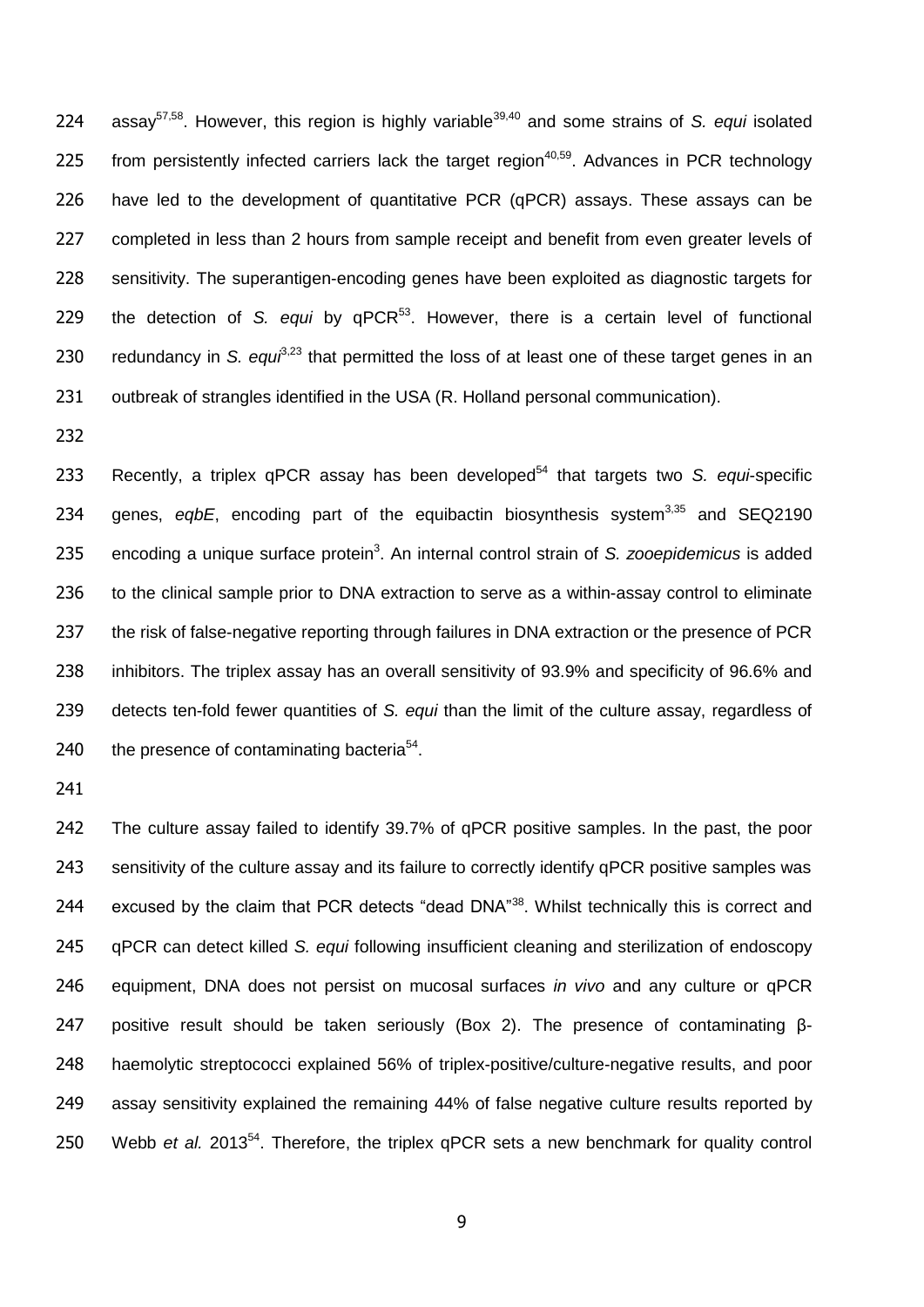and sensitivity and is now regarded as the new gold-standard test for the detection of *S. equi*.

# **Serology tests for exposure to** *S. equi*

 Persistence of *S. equi* in the guttural pouches of horses is associated with follicular hyperplasia<sup>60</sup>, suggesting that it may be possible to identify persistently infected carriers in 257 the absence of bacterial shedding through the quantification of a specific antibody response.

 Vaccination with SeM-containing vaccines has been linked with complications such as 260 purpura hemorrhagica<sup>48</sup> and this perceived risk led to the development of a SeM-based indirect enzyme-linked immunosorbent assay (iELISA) for the identification of horses with 262 high anti-SeM antibody levels pre-vaccination with SeM-containing vaccines<sup>38</sup>. The SeM iELISA has subsequently been exploited for the identification of horses infected with *S. equi*, 264 with high antibody titers being suggested to indicate disseminated disease<sup>38</sup>. However, the 265 SeM protein has a homologue in *S. zooepidemicus*, SzM<sup>40</sup>, which raises the possibility that antibodies directed against SzM could cross-react with the SeM iELISA leading to the identification of false-positive horses. Pre-incubating sera with heat-killed *S. zooepidemicus* removes cross-reactive antibodies to SzM prior to the detection of SeM-specific antibody 269 responses $<sup>61</sup>$ . However, this process, although successful in reducing assay background, has</sup> not been adopted in assays based on full length SeM.

 To overcome the problem of cross-reactivity with *S. zooepidemicus*, an iELISA assay using 273 the N-terminal portion of SeM, which is unique to *S. equi*, has been developed<sup>41</sup>. The new assay is performed alongside a second iELISA to quantify the levels of antibodies against the *S. equi*-specific portion of SEQ2190 and a positive result is issued if either or both of the 276 iELISAs exceed the positive cut-off. Comparison of the dual antigen iELISA with a commercial iELISA marketed by IDvet (which is based on the full SeM protein) demonstrated that although the IDvet iELISA had comparable sensitivity (89.9% vs. 93.3%), it incorrectly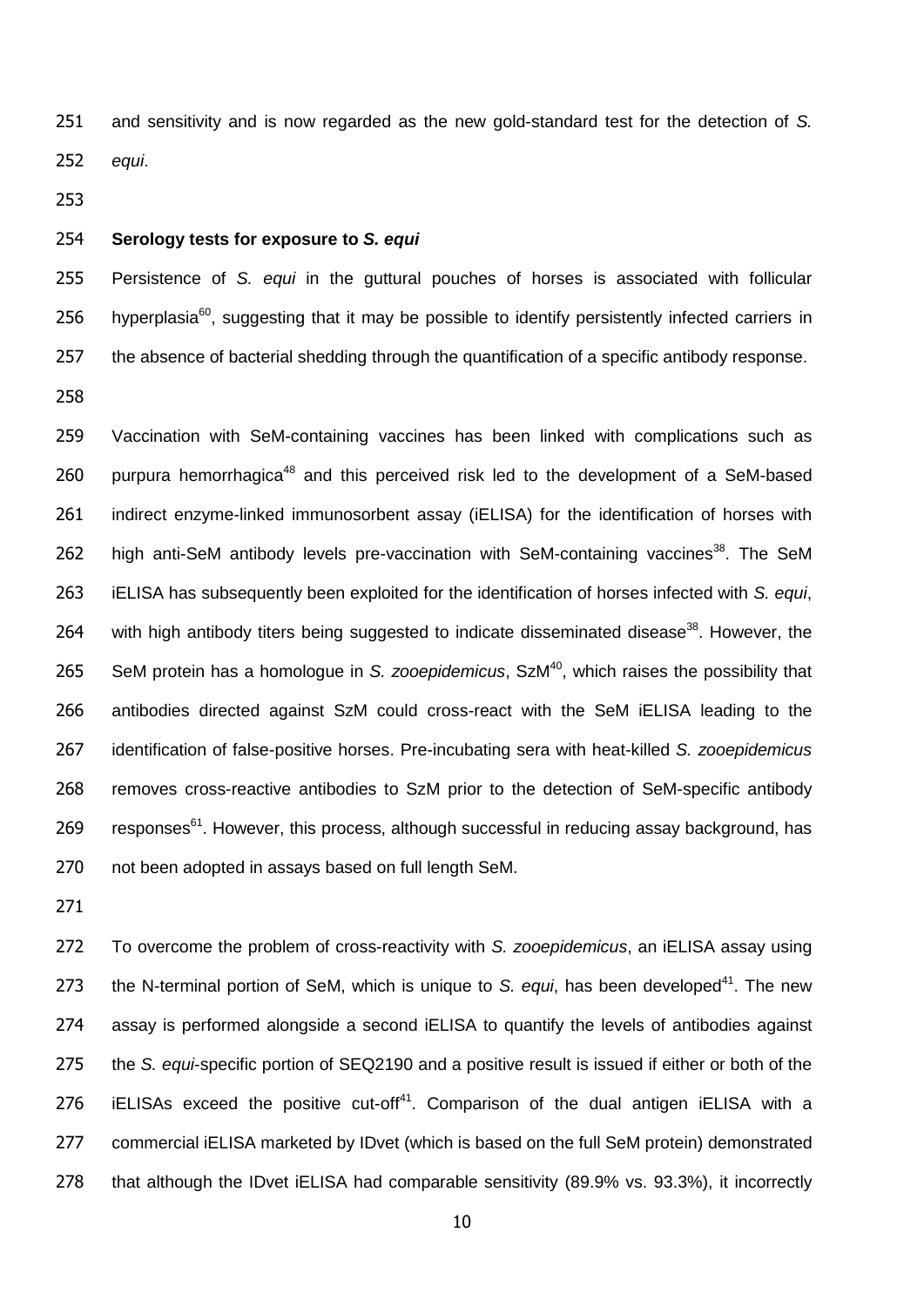identified 23% of negative sera as being positive when they originated from the Icelandic horse biobank at Keldur, which had no possibility of containing *S. equi*-specific antibodies. In contrast, the dual iELISA yielded a specificity of 99.3%, highlighting its application to identify 282 potentially infected animals before they can transmit the infection<sup>41</sup>.

 A prototype of the dual iELISA test, based on antigen A (SEQ2190) and antigen B, has previously been used to determine the prevalence of exposure to *S. equi* in different horse populations. A study of 109 horses in Lesotho identified eleven seropositive horses 287 (10.1%)<sup>62</sup>. Another study identified 133 seropositive animals amongst 319 healthy horses  $(42%)$  at 31 unregulated events and yards in Ireland<sup>63</sup>. Some yards had no seropositive horses, while the prevalence at others was as high as 90%, highlighting premises with endemic infection (Box 3). The iELISA also identified all ten horses that had recently 291 suffered from clinical signs of strangles in a UK study<sup>64</sup>.

## **Utilizing the diagnostic tests to minimize the impact of** *S. equi* **infection**

 Persistently infected horses appear clinically normal and may remain unaffected during outbreaks of disease. Following resolution of clinical signs in affected animals, the screening of unaffected animals is often regarded as an unnecessary expense. However, if left untreated these animals remain a source of future infection.

 The lack of clinical signs exhibited by persistently infected carriers emphasizes the need to implement effective quarantine and testing procedures for their identification and treatment before they come into contact with an existing herd. The quarantine area should be separated from the rest of the premises and clearly marked equipment (brushes, water buckets, etc.) should be used to maintain biosecurity. Regular disinfection of equipment and water can minimize the opportunity for *S. equi* to persist in the environment. Horses in quarantine should ideally be attended only by dedicated staff that do not deal with other horses, or failing that, be seen only by staff after they have dealt with other horses in order to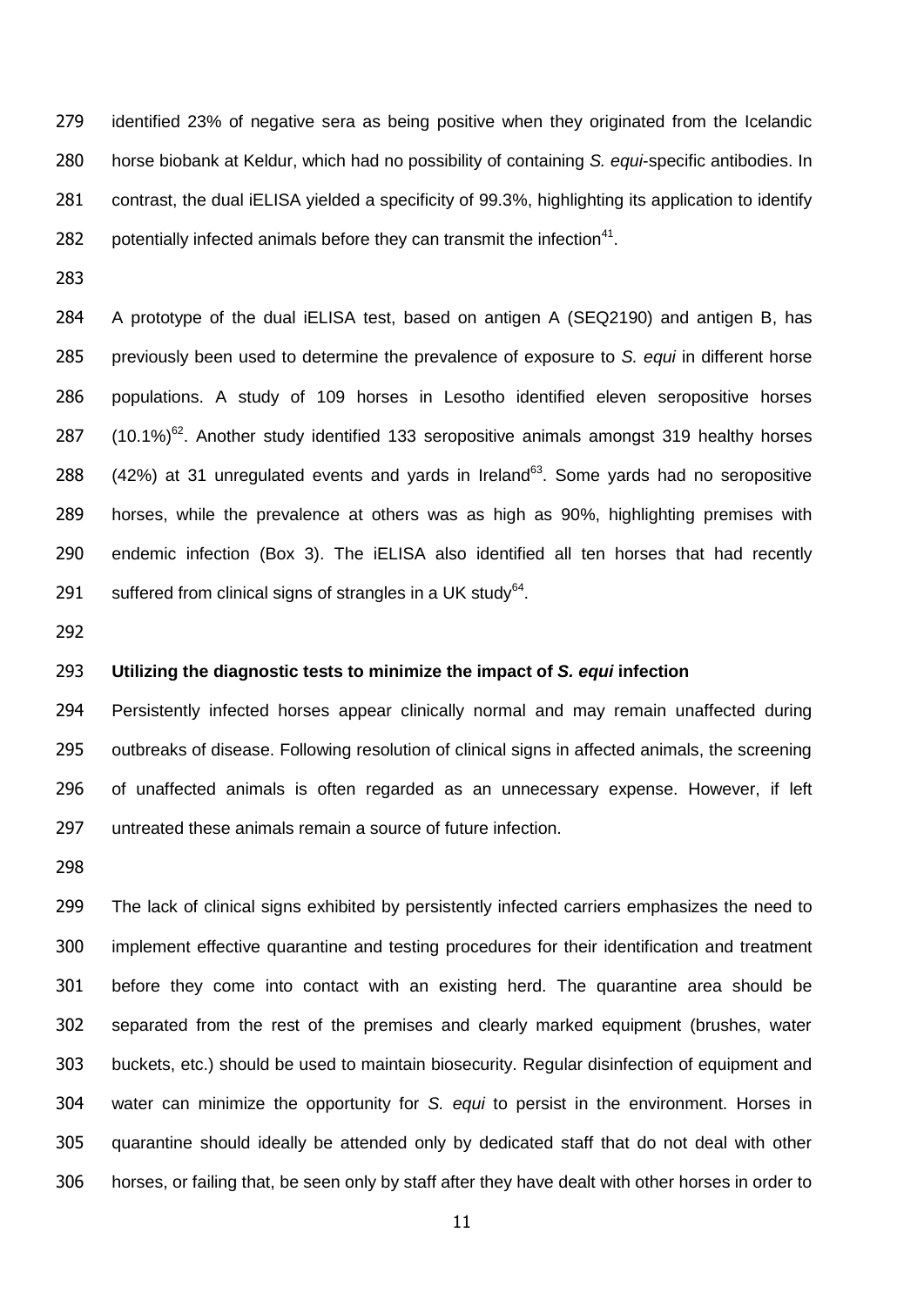minimize transmission of any infectious agent from potentially infectious quarantined animals. Body temperatures should be obtained twice daily to identify signs of pyrexia at the earliest opportunity, which can then be investigated further. A blood sample taken on arrival can be used to identify recently exposed or persistently infected horses (Box 4). If negative, a second blood sample taken two weeks later should be tested to identify horses that have seroconverted and may have been incubating the infection. If this is also negative and the horse remains free from clinical disease, then it should be safe to enter the herd. Horses testing positive via the blood test should be investigated further. Ideally, the guttural pouches should be visually examined by endoscopy to identify obvious signs of persistent infection and a saline wash should be taken for analysis by qPCR. If qPCR tests on these samples are negative then it should be safe for the horse to enter the herd. If any of the samples test qPCR positive or chondroids are visible on endoscopy, then these should be treated as described above before entry onto the premises.

 The first clinical signs of strangles: pyrexia, nasal discharge and enlarged submandibular lymph nodes can be highly variable in appearance from one horse to another and are not restricted to *S. equi* infection. However, if *S. equi* infection is suspected, the horse should be isolated immediately to minimize the risk of transmission to in contact animals. A needle aspirate from an enlarged or abscessed lymph node is the optimal sample for confirmation of *S. equi* infection. *S. equi* rapidly invades the lymph nodes of infected horses and is often not 327 isolated from nasal swabs or washes taken during the early stages of disease<sup>38</sup>, so a negative nasal swab/wash result by culture or even qPCR does not necessarily mean that the animal is not infected with *S. equi* – particularly if clinical signs suggest otherwise. Create three color-coded groups, even if limited space dictates that horses must remain in the same paddock only separated by two layers of electric fence to avoid nose to nose contact. The red group includes horses that have shown one or more clinical signs consistent with strangles. Amber group horses are those that have had direct or indirect contact with an infected horse in the red group and may be incubating the infection. The remaining green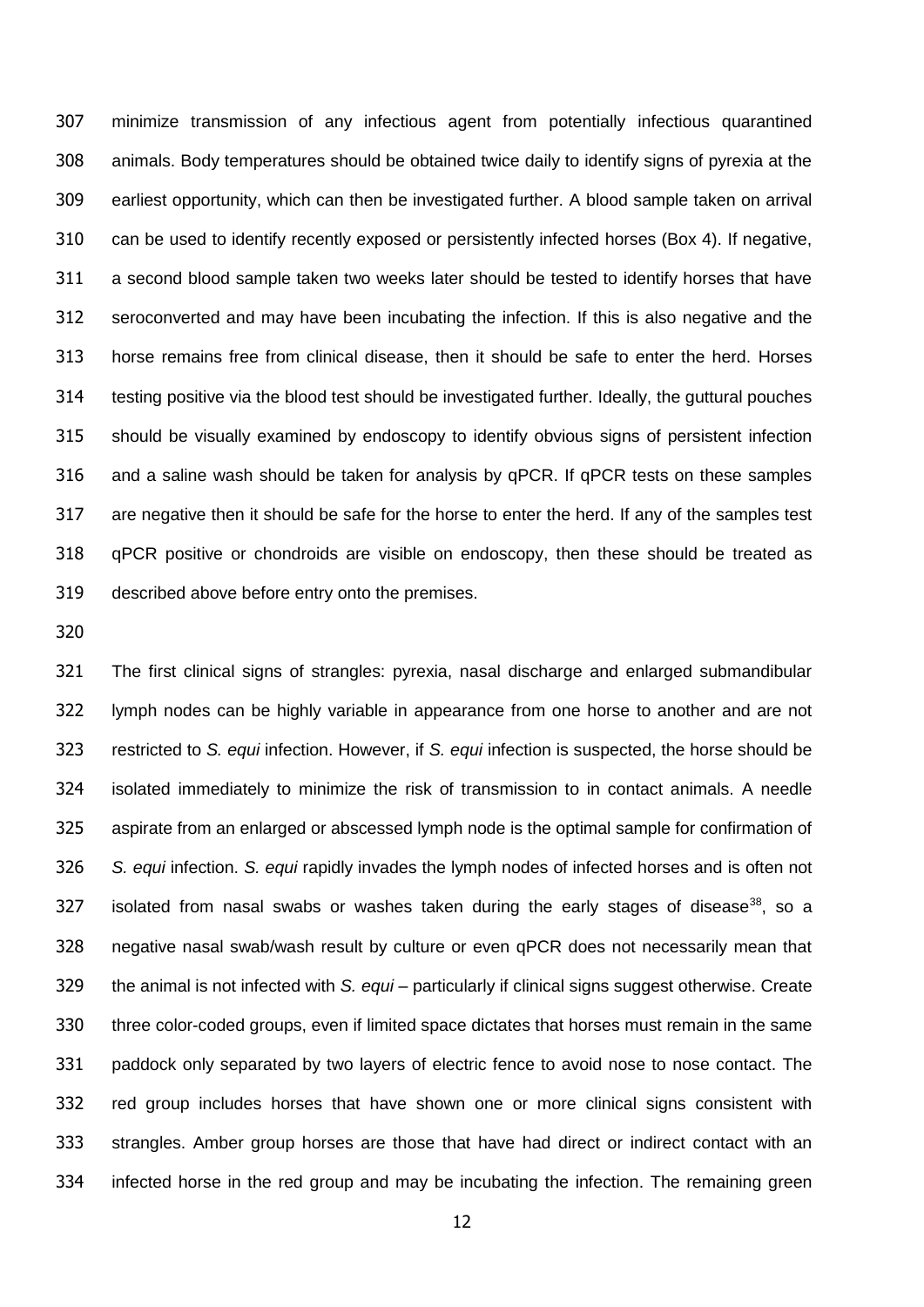group horses have had no known direct or indirect contact with affected animals. The body temperature of all horses in the green and amber groups should be obtained twice daily and any febrile horse should be moved to the red group. Color code buckets and other equipment to ensure that mixing between groups does not occur and wherever possible use dedicated staff for each color-coded group. If separate staff are not an option, staff should always move from the lowest risk to highest risk groups i.e. green to amber to red groups in that order and not back again. No horses should be allowed in, or out, of the yard at this time.

 Screening procedures to identify those horses persistently infected with *S. equi* should commence no sooner than three weeks post resolution of the last clinical case. Screening of horses in the amber and green groups using the dual iELISA test will identify other horses that were exposed before or during the outbreak that could be sub-clinical carriers, which if left untreated could trigger subsequent outbreaks (Box 5). Animals testing positive by iELISA and those in the red group should be investigated by guttural pouch endoscopy, or if this is not possible, nasopharyngeal swabbing/washing to establish if they are persistently infected with *S. equi*. Samples should be tested by qPCR to maximize sensitivity and carriers treated as described above.

## **Vaccination against strangles**

 The horse is one of the most widely travelled animals on the planet and vaccination could play an important role in protecting horses from the inadvertent exposure to *S. equi* whilst attending equine events or sales. Therefore, the ideal strangles vaccine would confer adequate levels of protection against the currently circulating strains of *S. equi* with a long duration of immunity. Most equine vaccinations are administered via intramuscular injection and so, ideally, a strangles vaccine should be safe to administer via this route. It should be possible to differentiate infected from vaccinated animals (DIVA capability) in order for the vaccine to be used alongside existing management strategies which incorporate qPCR and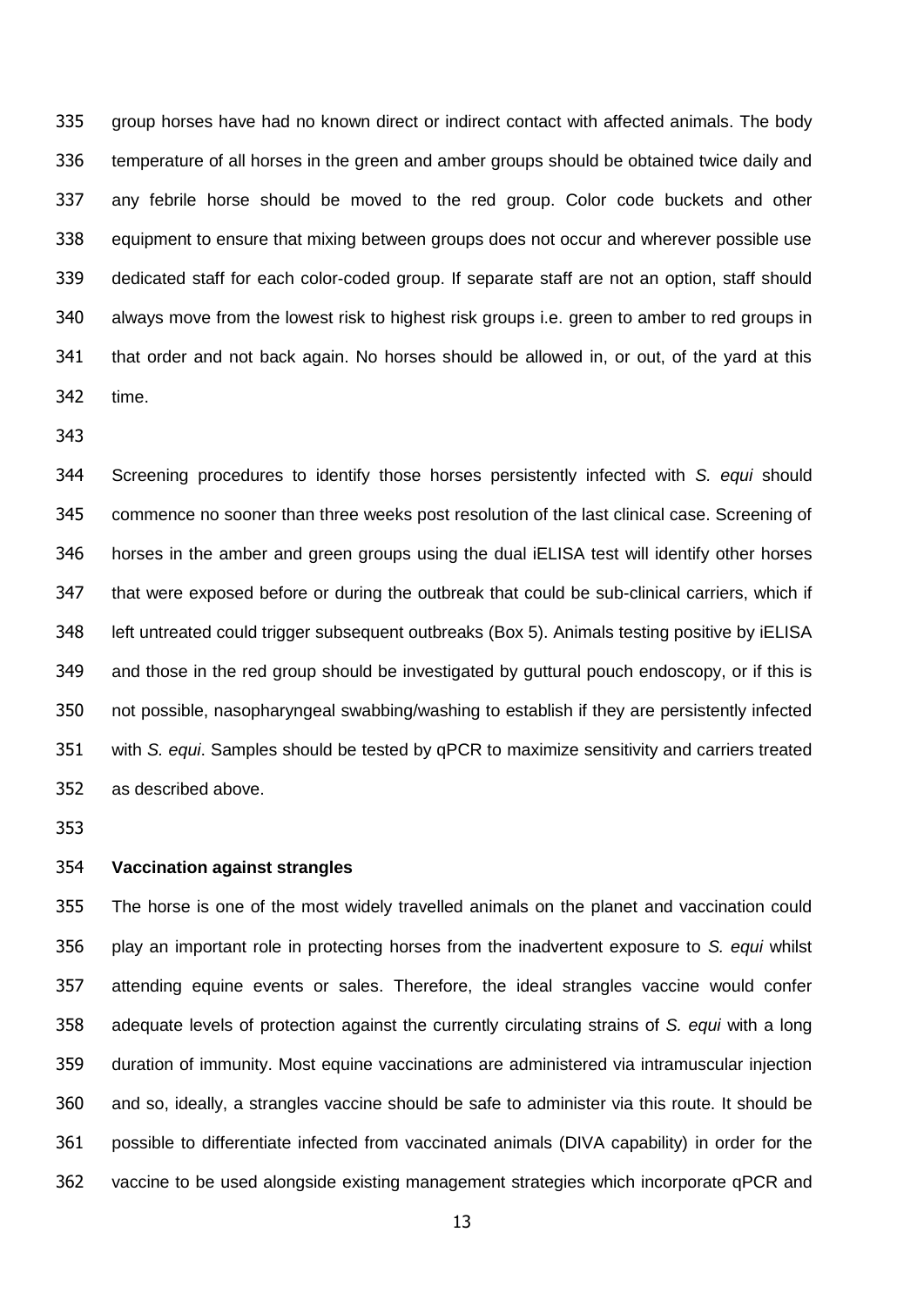iELISA diagnostic tests. DIVA not only enables the normal movement of vaccinated horses, but also permits the identification of vaccinated horses that were exposed to and successfully protected from *S. equi*. Such data would build confidence in a vaccine, facilitating its wider use leading to increased herd immunity.

## **Killed and cell extract strangles vaccines**

 The first documented vaccine against strangles was developed by Bazeley working with the 370 Australian military in the 1940s<sup>65-69</sup>. His vaccine was based on a culture of *S. equi*, which 371 was heat-killed at 55°C for 12 minutes and administered subcutaneously. Severe injection site reactions and pyrexia were frequently observed in vaccinated animals. However, 29 of approximately 2,500 vaccinated horses developed strangles compared with 101 of 374 approximately 1,900 unvaccinated animals ( $P < 0.0001$ <sup>67</sup>. Analysis of formalin-killed, or *S.* 375 equi extracts failed to demonstrate protection in this study<sup>67</sup>.

 Cell-free versions of this early vaccine are available in some parts of the world and include Equivac S (Zoetis New Zealand), Strepguard (MSD Animal Health) and Strepvax II (Boehringer Ingelheim), which are administered by the intramuscular route. However, very 380 little data on the efficacy of these vaccines is publically available. One study found that 17 of 59 (29%) foals vaccinated with an SeM-based vaccine and 39 of 55 (71%) controls had clinical signs of strangles when observed 2 weeks post third vaccination (*P* <0.0001). However, 32 of 60 (53%) foals vaccinated with the same vaccine and 29 of 60 (48%) controls had clinical signs of strangles (*P* = 0.72) when observed 6 weeks post third vaccination. These data suggest that any protection conferred by this vaccine was short- lived. Furthermore, 44% and 29% of vaccinates, respectively, developed adverse reactions 387 at the injection site in this study<sup>70</sup>. None of these vaccines have DIVA capability.

#### **Live attenuated vaccines**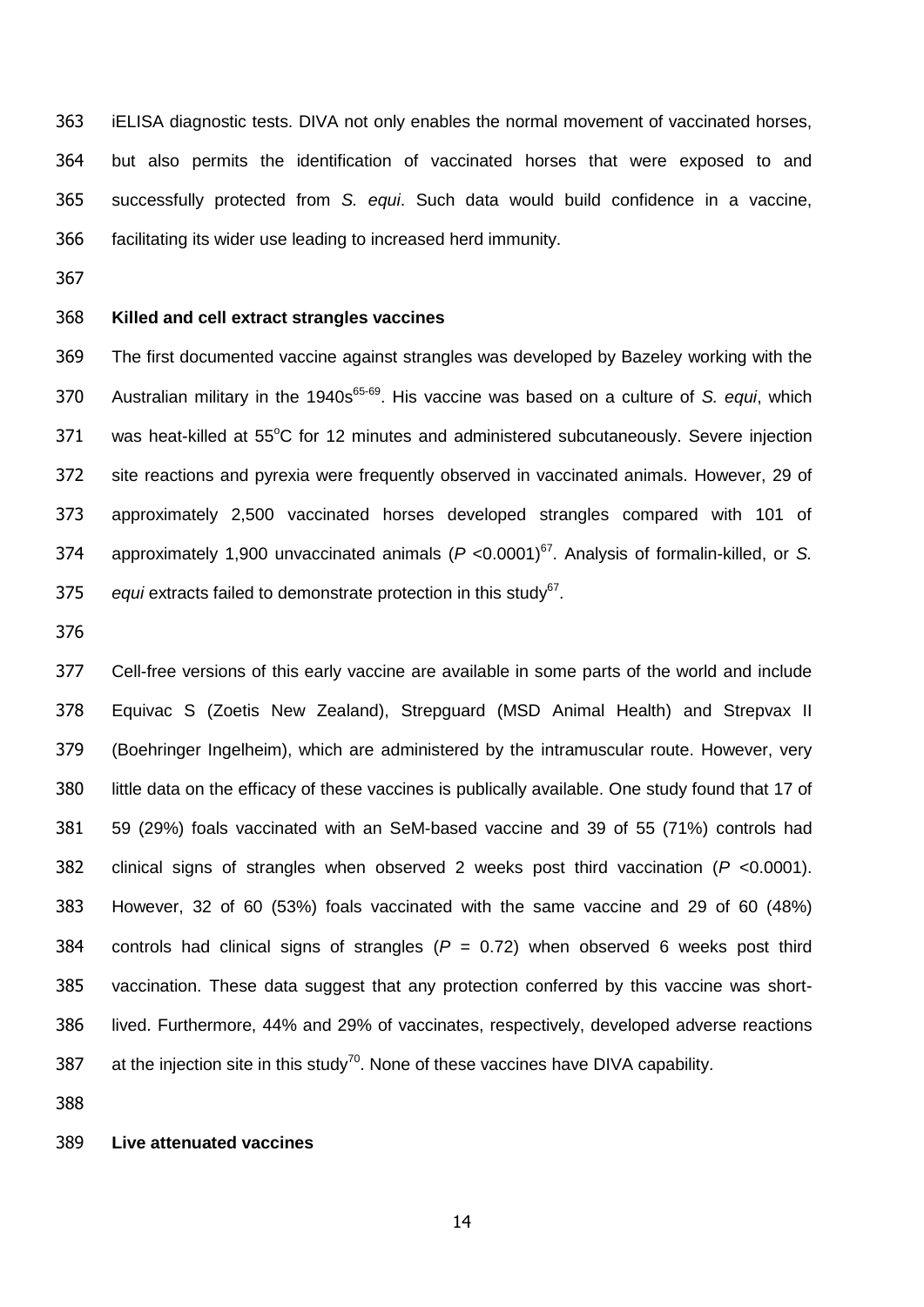The only strangles vaccine available in Europe is Equilis StrepE (MSD Animal Health). Equilis StrepE is a live-attenuated *aroA* deletion mutant, which is based on a 1990 isolate  $\pm$  from Holland<sup>40,71</sup>. In two separate studies in which all non-vaccinated control animals 393 developed strangles, two doses of 10 $^9$  colony forming units (cfu) of Equilis StrepE administered via submucosal (SM) injection into the upper lip protected 5/5 and 2/4 horses from developing lymph node abscesses following intra-nasal challenge two weeks post 396 second SM vaccination ( $P = 0.0476$  and  $P = 0.4286$ , respectively)<sup>71</sup>. Intramuscular (IM) administration of this vaccine appeared to be efficacious, protecting all three vaccinated animals<sup>71</sup>. However, injection site reactions, from which the vaccine strain was recovered, 399 precluded administration via this more conventional and convenient route<sup>40,71,72</sup>. Adverse 400 reactions following SM vaccination with Equilis StrepE have been reported<sup>72</sup>. The vaccine contains the same genetic material as virulent strains of *S. equi* (excluding *aroA*), and so interferes with culture and qPCR tests whilst the vaccine strain persists, and iELISA tests by triggering positive test results that cannot readily be differentiated from those arising from natural infection. The lack of DIVA capability confounds the identification of vaccinated horses that are infected with virulent strains of *S. equi*. Therefore, all vaccinated animals triggering a positive iELISA result are required to be examined further to eliminate the possibility that they may be persistently infected (Box 6).

 A second live-attenuated vaccine, Pinnacle IN (Zoetis), for intranasal (IN) administration, is available in the USA and some other territories. The vaccine is based on the CF32 strain that was isolated from a horse in New York during 1981 and attenuated via treatment with nitrosoguanidine. As with Equilis StrepE, Pinnacle causes adverse effects if injected intramuscularly and does not have DIVA capability. The vaccine strain has been linked to lymph node abscesses and can be shed up to 46 days post-vaccination of young (<1 year-415 old) ponies<sup>73</sup>. Furthermore, *S. equi* resembling the Pinnacle IN vaccine strain was isolated 416 from recently vaccinated horses in New Zealand that had subsequently developed strangles, suggesting that some horses may have increased sensitivity to the vaccine, or that the strain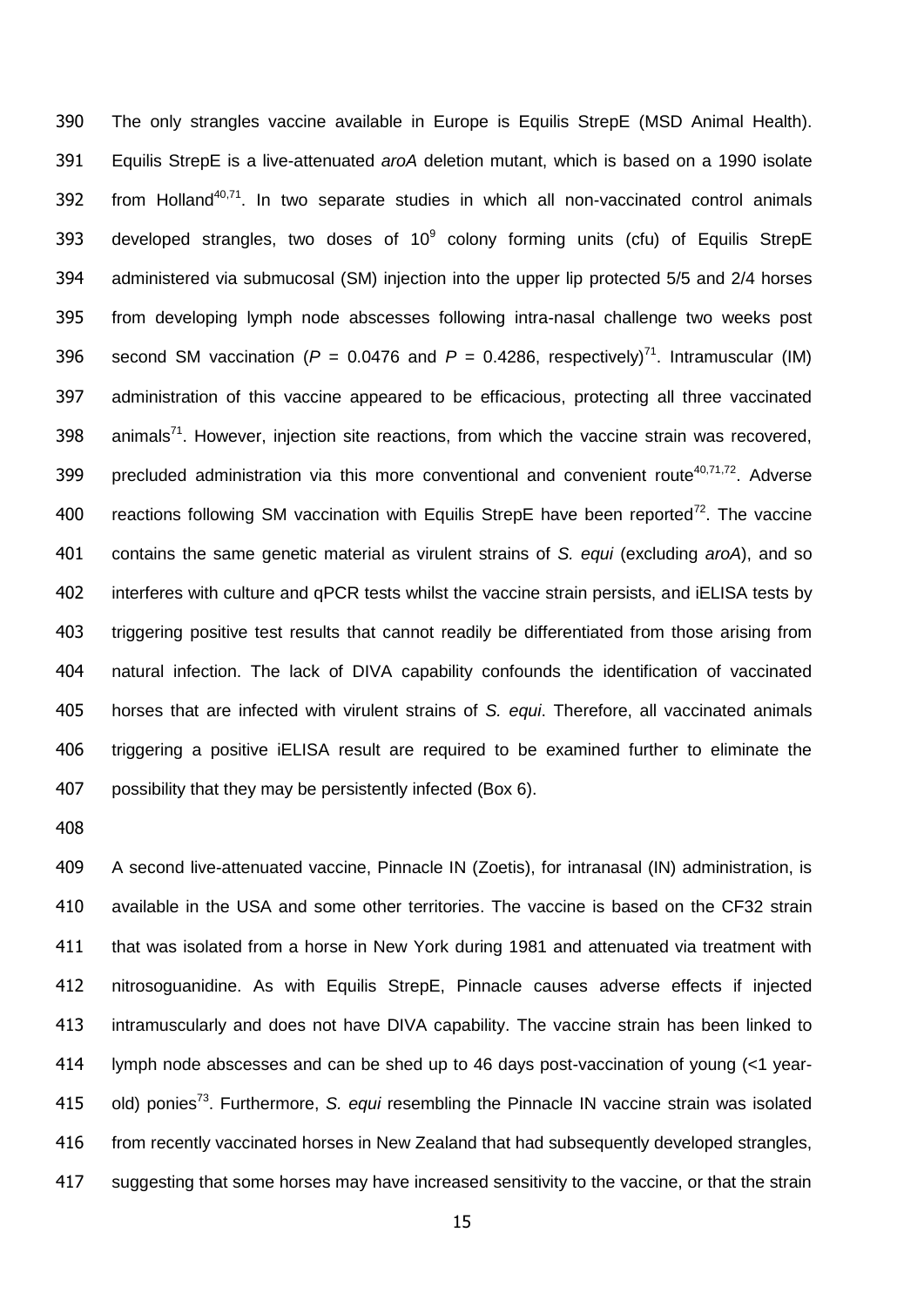$\degree$  can revert to virulence<sup>74</sup>. No data on efficacy has been published, but at the 'Getting to Grips with Strangles' meeting in Stockholm, 2010, Zoetis stated that following experimental challenge 9/15 controls developed strangles compared with 3/22 high dose (*P* = 0.0049) and  $2/22$  low dose ( $P = 0.0023$ ) vaccinates 3 weeks post V2. Therefore, the commercial live- attenuated vaccines for strangles can confer significant levels of protection. However, they lack DIVA capability and have been linked to adverse reactions in some animals.

 Early research data suggested that all *S. equi* strains were identical as sera from a convalescent horse cross-reacted with other isolates and there was no variation in *Hind*III restriction pattern between different *S. equi* isolates on Southern blot analysis using an SeM 428 gene probe<sup>34</sup>. However, sequence analysis of the SeM gene identified differences between 429 strains of *S. equ<sup>2,39,40,74,75*, with 128 different alleles currently identifiable in the online</sup> database [http://pubmlst.org/cgi-bin/mlstdbnet/agdbnet.pl?file=sz\\_seM.xml](http://pubmlst.org/cgi-bin/mlstdbnet/agdbnet.pl?file=sz_seM.xml) (last accessed th April 2014). Evidence suggests that the population of *S. equi* is changing over time as the organism continues to evolve, with domination of SeM-9 strains of *S. equi* within the UK2,75 . Equilis StrepE and Pinnacle were derived from strains that cluster into groups of *S. equi* distantly related to the dominant SeM-9 strains. Although an antibody response is likely 435 to cross-react between different strains of *S. equi*<sup>34</sup>, the level of protection conferred by these vaccines against currently circulating strains of *S. equi* remains unknown.

### **Subunit vaccines:**

 Subunit vaccines are based on recombinant *S. equi* proteins produced in and purified from *Escherichia coli* strains. These vaccines generally have an excellent safety profile as only the desired target proteins are used in the vaccine. Subunit vaccines do not contain *S. equi* DNA and can be designed to avoid the particular antigens used in diagnostic tests, conferring the ability to differentiate infected from vaccinated animals (DIVA). However, the identification of protective antigens represents a significant challenge for vaccine design. The vaccination of mice with recombinant SeM conferred protection against challenge with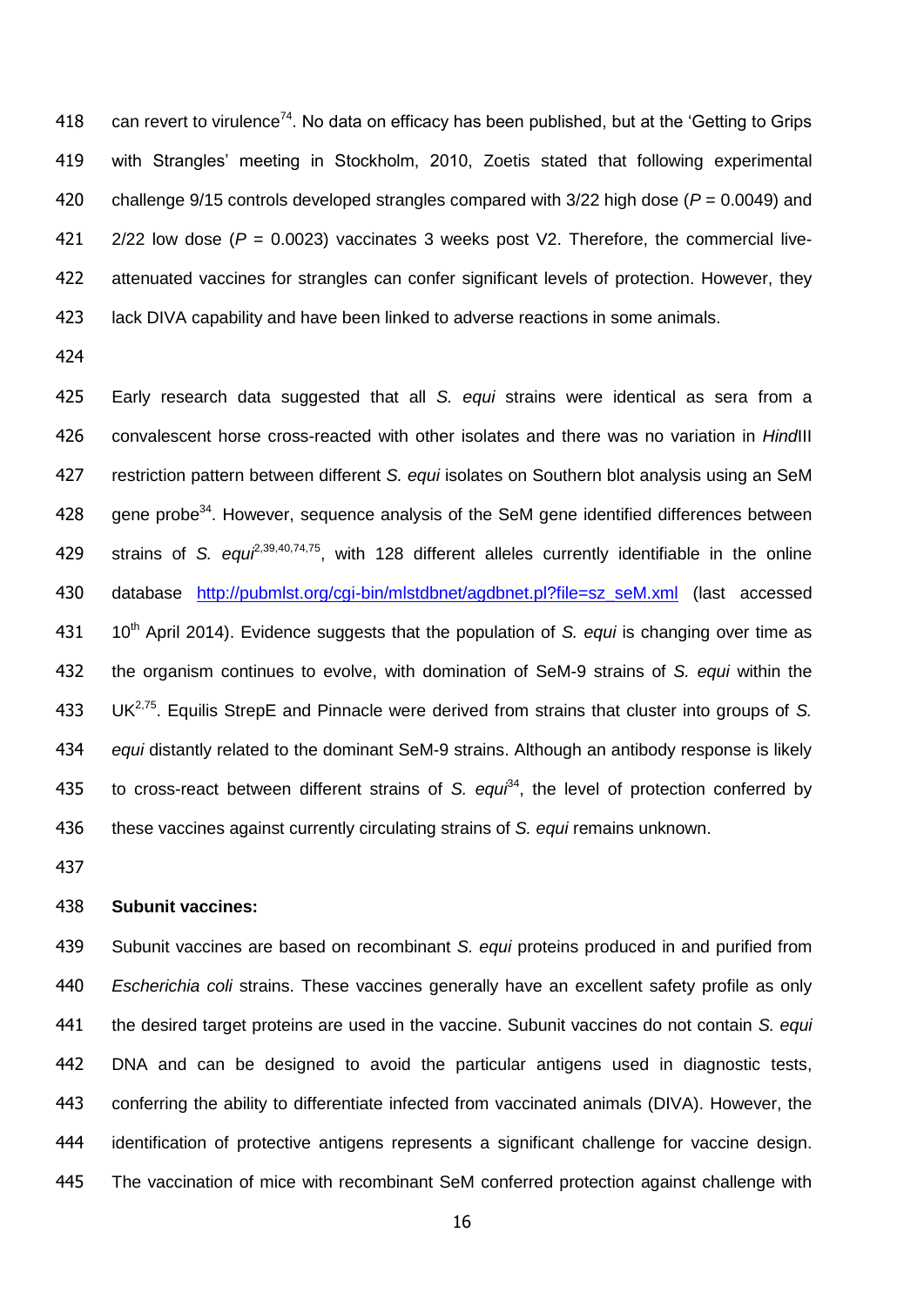446 S. equi<sup>76</sup>, but these promising results were not repeated following the vaccination and 447 challenge of horses<sup>77</sup>. Two subunit vaccines consisting of six *S. equi-specific proteins or five S. equi* adhesin proteins also failed to confer protection in ponies, despite the generation of 449 promising serum antibody responses<sup>78</sup>. However, a combination of seven *S. equi* surface and secreted proteins, Septavac, which were identified through analysis of the *S. equi* 451 genome<sup>3</sup> and mouse studies<sup>79</sup>, protected 6 of 7 vaccinated Welsh mountain ponies two 452 weeks post-third vaccination ( $P = 0.0047$ )<sup>55</sup>. The inclusion of the immunoglobulin-cleaving proteins IdeE and IdeE2 in the vaccine were found to be important to efficacy and a five- component vaccine, Pentavac, lacking these components protected only one of seven 455 bonies two weeks post forth vaccination<sup>55</sup>. The combination of proteins used did not include 456 SeM or SEQ2190 and so this vaccine is likely to have DIVA capability<sup>41</sup>. The Septavac vaccine (now known as Strangvac) is based on a SeM-9 strain of *S. equi* recovered from a 458 horse in Sweden in 2000<sup>55</sup>, which is more closely related to the dominant strains circulating the UK horse population.

#### **Summary and future perspectives**

 *S. equi* has evolved to exploit the anatomy of the horse producing abscesses in the lymph nodes, which enable the organism to persistently infect a proportion of convalescent animals. Shedding of *S. equi* from carrier animals enables the onward transmission of this pathogen and further outbreaks of disease. Therefore, the identification and treatment of persistently infected carriers is critical if the cycle of infection is to be broken and *S. equi* eradicated. The improvements to the available diagnostic tests greatly assist the identification of persistently infected animals and are preventing new outbreaks of disease. However, further work is required to permit their use alongside effective vaccines, which can increase herd immunity and reduce the number of strangles outbreaks occurring in horse populations around the World.

# **Acknowledgements**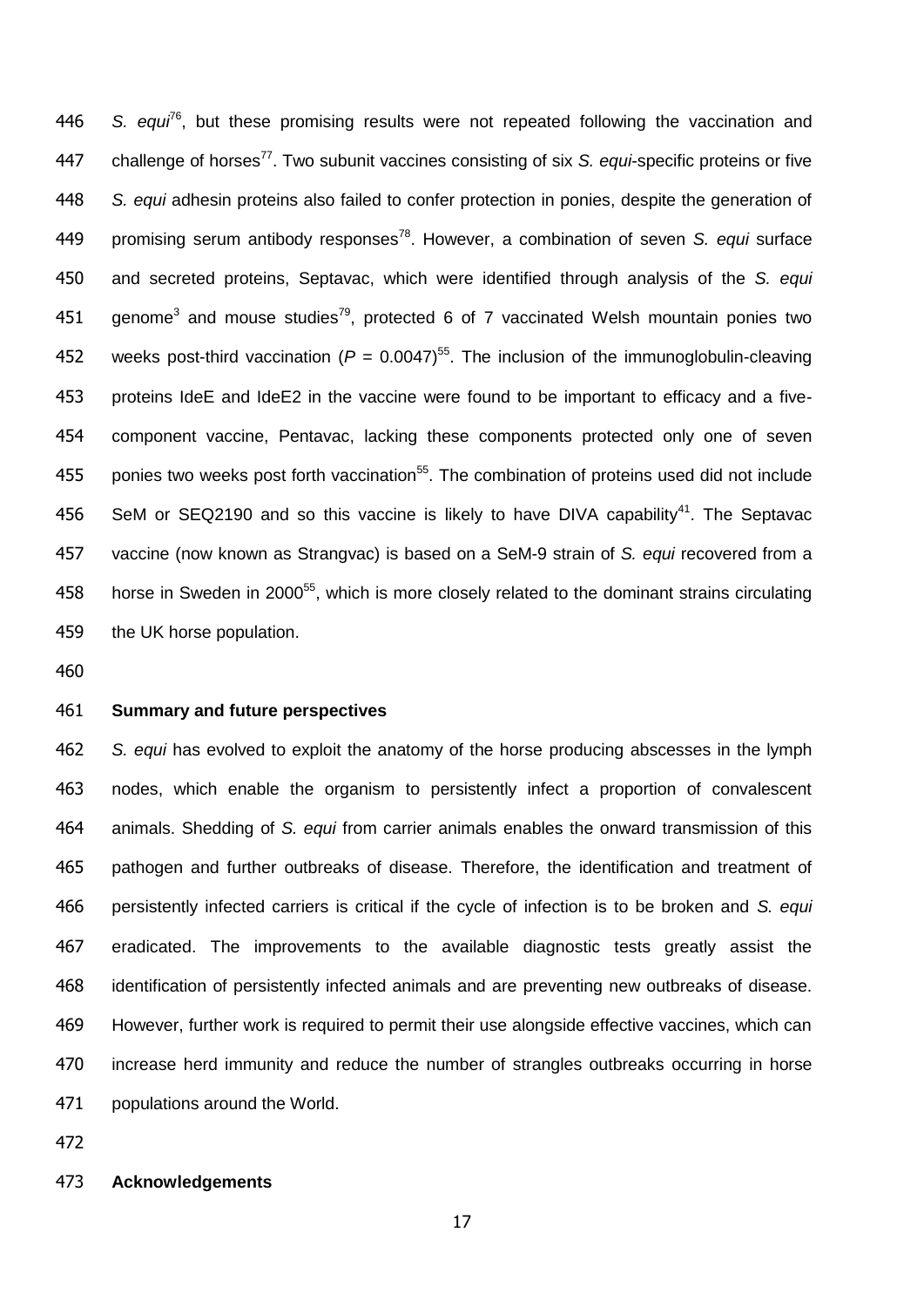- 474 I would like to acknowledge the generous support of our sponsors which include The Animal
- 475 Health Trust, The Horse Trust, The Horserace Betting Levy Board, The British Horse
- 476 Society, The Wellcome Trust, The European Breeders Fund, The Anne Duchess of
- 477 Westminster's Charitable Trust, The Margaret Giffen Charitable Trust and The PetPlan
- 478 Charitable Trust.
- 479
- 480

# 481 **References**

482 1. Rufus J. De Medicina Equorum, 1251.

- 483 2. Parkinson NJ, Robin C, Newton JR, et al. Molecular epidemiology of strangles 484 outbreaks in the UK during 2010. Vet Rec 2011;168:666.
- 485 3. Holden MT, Heather Z, Paillot R, et al. Genomic evidence for the evolution of 486 Streptococcus equi: host restriction, increased virulence, and genetic exchange with human 487 pathogens. PLoS Pathogens 2009;5:e1000346.
- 488 4. Chalker VJ, Brooks HW, Brownlie J. The association of *Streptococcus equi* subsp. 489 zooepidemicus with canine infectious respiratory disease. Vet Microbiol 2003;95:149-156.
- 490 5. Chalker VJ, Waller A, Webb K, et al. Genetic diversity of *Streptococcus equi* subsp. 491 *zooepidemicus* and doxycycline resistance in kennelled dogs. *J Clin Microbiol* 2012:50:2134-492 2136.
- 493 6. Pesavento PA, Hurley KF, Bannasch MJ, et al. A clonal outbreak of acute fatal 494 hemorrhagic pneumonia in intensively housed (shelter) dogs caused by Streptococcus equi 495 subsp. zooepidemicus. Vet Pathol 2008;45:51-53.
- 496 7. Abbott Y, Acke E, Khan S, et al. Zoonotic transmission of *Streptococcus equi* subsp. 497 zooepidemicus from a dog to a handler. J Med Microbiol 2010;59:120-123.
- 498 8. Bradley SF, Gordon JJ, Baumgartner DD, et al. Group C streptococcal bacteremia: 499 analysis of 88 cases. Rev Infect Dis 1991;13:270-280.
- 500 9. Downar J, Willey BM, Sutherland JW, et al. Streptococcal meningitis resulting from 501 contact with an infected horse. *J Clin Microbiol* 2001;39:2358-2359.
- 502 10. Hashikawa S, Iinuma Y, Furushita M, et al. Characterization of group C and G 503 streptococcal strains that cause streptococcal toxic shock syndrome. *J Clin Microbiol* 504 2004;42:186-192.
- 505 11. Hong CB, Donahue JM, Giles RC, Jr., et al. Equine abortion and stillbirth in central 506 Kentucky during 1988 and 1989 foaling seasons. J Vet Diagn Invest 1993;5:560-566.
- 507 12. Smith KC, Blunden AS, Whitwell KE, et al. A survey of equine abortion, stillbirth and 508 neonatal death in the UK from 1988 to 1997. Equine Vet J 2003;35:496-501.
- 509 13. Brooks DE, Andrew SE, Biros DJ, et al. Ulcerative keratitis caused by beta-hemolytic 510 Streptococcus equi in 11 horses. Vet Ophthalmol 2000;3:121-125.
- 511 14. Anzai T, Walker JA, Blair MB, et al. Comparison of the phenotypes of Streptococcus 512 zooepidemicus isolated from tonsils of healthy horses and specimens obtained from foals 513 and donkeys with pneumonia. Am J Vet Res 2000;61:162-166.
- 514 15. Wood JL, Newton JR, Chanter N, et al. Association between respiratory disease and 515 bacterial and viral infections in British racehorses. *J Clin Microbiol* 2005;43:120-126.
- 516 16. Webb K, Jolley KA, Mitchell Z, et al. Development of an unambiguous and 517 discriminatory multilocus sequence typing scheme for the Streptococcus zooepidemicus 518 group. Microbiology 2008;154:3016-3024.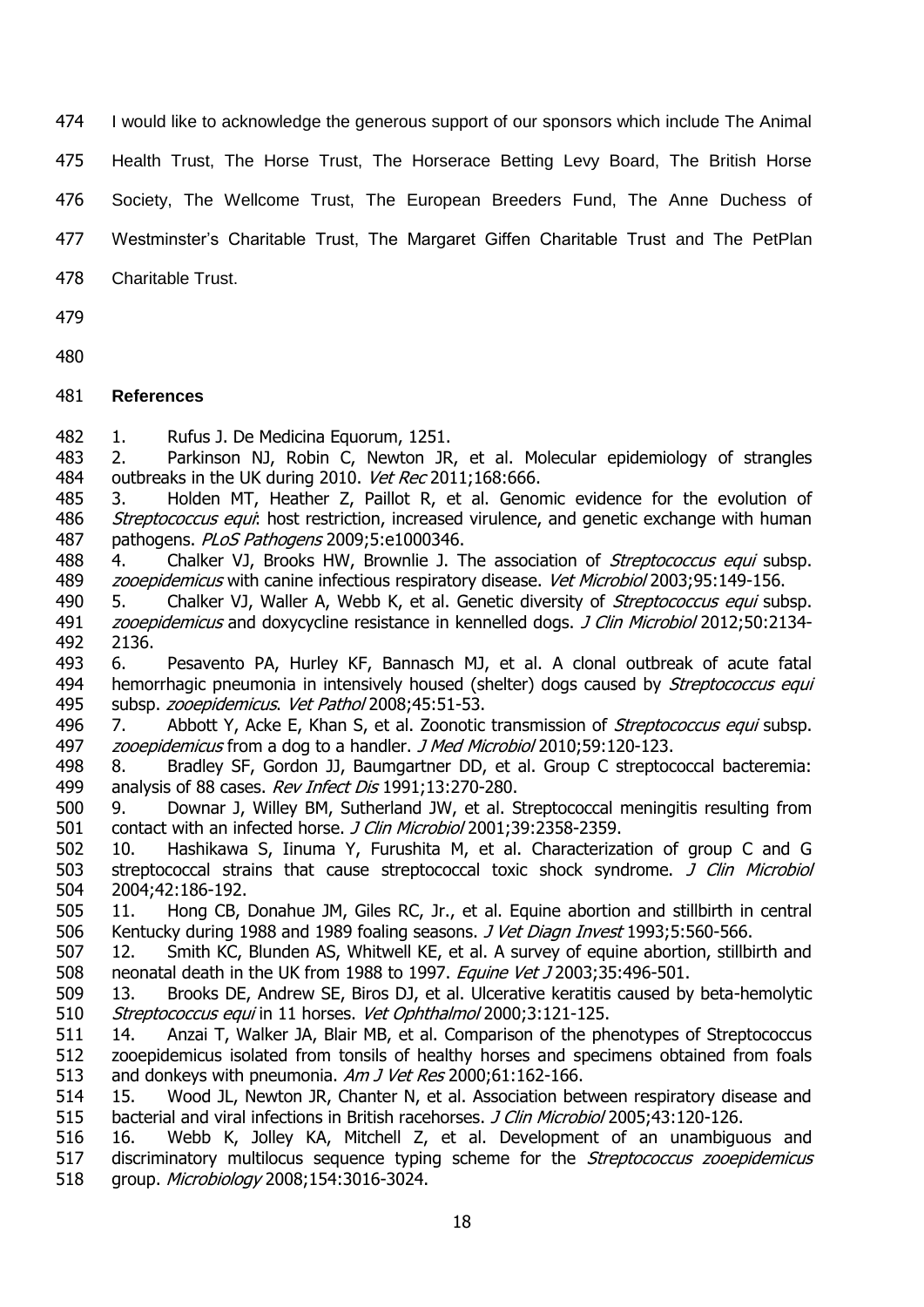- 519 17. Lindahl SB, Aspan A, Baverud V, et al. Outbreak of upper respiratory disease in 520 horses caused by Streptococcus equi subsp. zooepidemicus ST-24. Vet Microbiol 521 2013;166:281-285.
- 522 18. Velineni S, Desoutter D, Perchec AM, et al. Characterization of a mucoid clone of 523 Streptococcus zooepidemicus from an epizootic of equine respiratory disease in New 524 Caledonia. Vet J 2014.
- 525 19. Waller AS. Equine respiratory disease: A causal role of *Streptococcus zooepidemicus*. 526 The Veterinary Journal In Press.
- 527 20. Timoney JF. Strangles. Vet Clin North Am Equine Pract 1993:9:365-374.
- 528 21. Timoney JF, Kumar P. Early pathogenesis of equine *Streptococcus equi* infection 529 (strangles). *Equine Vet J* 2008;40:637-642.
- 530 22. Artiushin SC, Timoney JF, Sheoran AS, et al. Characterization and immunogenicity of 531 pyrogenic mitogens SePE-H and SePE-I of *Streptococcus equi. Microb Pathog* 2002;32:71-532 85.
- 533 23. Paillot R, Robinson C, Steward K, et al. Contribution of each of four Superantigens to 534 Streptococcus equi-induced mitogenicity, gamma interferon synthesis, and immunity. *Infect* 535 Immun 2010;78:1728-1739.
- 536 24. Flanagan J, Collin N, Timoney J, et al. Characterization of the haemolytic activity of 537 Streptococcus equi. Microb Pathog 1998;24:211-221.
- 538 25. Galan JE, Timoney JF. Molecular analysis of the M protein of Streptococcus equi and 539 cloning and expression of the M protein gene in Escherichia coli. *Infect Immun* 540 1987;55:3181-3187.
- 541 26. Lannergard J, Guss B. IdeE, an IgG-endopeptidase of Streptococcus equi ssp. equi. 542 FEMS Microbiol Lett 2006;262:230-235.
- 543 27. Timoney JF, Yang J, Liu J, et al. IdeE reduces the bactericidal activity of equine 544 neutrophils for *Streptococcus equi. Vet Immunol Immunopathol* 2008:122:76-82.
- 545 28. Tiwari R, Qin A, Artiushin S, et al. Se18.9, an anti-phagocytic factor H binding protein 546 of *Streptococcus equi. Vet Microbiol* 2007;121:105-115.
- 547 29. Turner CE, Kurupati P, Jones MD, et al. Emerging role of the interleukin-8 cleaving 548 enzyme SpyCEP in clinical *Streptococcus pyogenes* infection. *J Infect Dis* 2009;200:555-563.
- 549 30. Lewis MJ, Meehan M, Owen P, et al. A common theme in interaction of bacterial 550 immunoglobulin-binding proteins with immunoglobulins illustrated in the equine system. 551 Journal of Biological Chemistry 2008;283:17615-17623.
- 552 31. Meehan M, Lewis MJ, Byrne C, et al. Localization of the equine IgG-binding domain 553 in the fibrinogen-binding protein (FgBP) of *Streptococcus equi* subsp. *equi. Microbiology* 554 2009;155:2583-2592.
- 555 32. Meehan M, Lynagh Y, Woods C, et al. The fibrinogen-binding protein (FgBP) of 556 Streptococcus equi subsp. equi additionally binds IgG and contributes to virulence in a 557 mouse model. Microbiology 2001;147:3311-3322.
- 558 33. Boschwitz JS, Timoney JF, Inhibition of C3 deposition on *Streptococcus equi* subsp. 559 equi by M protein: a mechanism for survival in equine blood. Infection and Immunity 560 1994;62:3515-3520.
- 561 34. Galan JE, Timoney JF. Immunologic and genetic comparison of *Streptococcus equi* 562 isolates from the United States and Europe. Journal of Clinical Microbiology 1988;26:1142-563 1146.
- 564 35. Heather Z, Holden MT, Steward KF, et al. A novel streptococcal integrative 565 conjugative element involved in iron acquisition. Mol Microbiol 2008;70:1274-1292.
- 566 36. Boschwitz JS, Timoney JF. Characterization of the antiphagocytic activity of equine 567 fibrinogen for *Streptococcus equi* subsp. *equi. Microbial Pathogenesis* 1994;17:121-129.
- 568 37. Walker JA, Timoney JF. Construction of a stable non-mucoid deletion mutant of the 569 Streptococcus equi Pinnacle vaccine strain. Vet Microbiol 2002;89:311-321.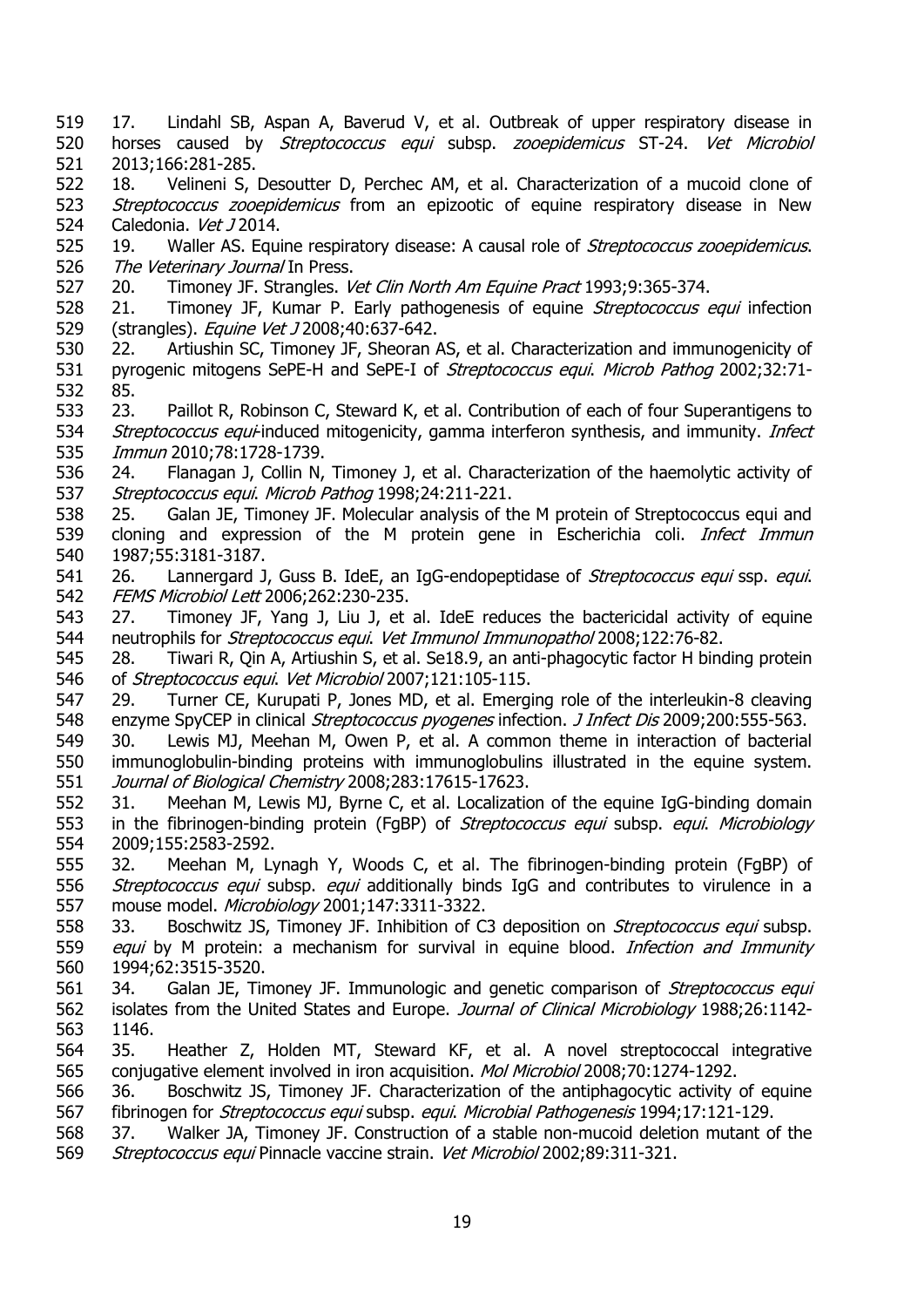- 570 38. Sweeney CR, Timoney JF, Newton JR, et al. Streptococcus equi infections in horses: 571 guidelines for treatment, control, and prevention of strangles. *J Vet Int Med* 2005;19:123-572 134.
- 573 39. Anzai T, Kuwamoto Y, Wada R, et al. Variation in the N-terminal region of an M-like 574 protein of *Streptococcus equi* and evaluation of its potential as a tool in epidemiologic 575 studies. Am J Vet Res 2005;66:2167-2171.
- 576 40. Kelly C, Bugg M, Robinson C, et al. Sequence variation of the SeM gene of 577 Streptococcus equi allows discrimination of the source of strangles outbreaks. J Clin 578 Microbiol 2006;44:480-486.
- 579 41. Robinson C, Steward KF, Potts N, et al. Combining two serological assays optimises 580 sensitivity and specificity for the identification of *Streptococcus equi* subsp. *equi* exposure. 581 Vet J 2013;197:188-191.
- 582 42. Galan JE, Timoney JF. Mucosal nasopharyngeal immune responses of horses to 583 protein antigens of *Streptococcus equi. Infect Immun* 1985;47:623-628.
- 584 43. Hamlen HJ, Timoney JF, Bell RJ. Epidemiologic and immunologic characteristics of 585 Streptococcus equi infection in foals. J Am Vet Med Assoc 1994;204:768-775.
- 586 44. Todd AG. Strangles. J Comp Pathol Therap 1910;23:212-229.
- 587 45. Newton JR, Wood JL, Dunn KA, et al. Naturally occurring persistent and 588 asymptomatic infection of the guttural pouches of horses with *Streptococcus equi. Vet Rec* 589 1997;140:84-90.
- 590 46. Verheyen K, Newton JR, Talbot NC, et al. Elimination of guttural pouch infection and 591 inflammation in asymptomatic carriers of *Streptococcus equi. Equine Vet J* 2000;32:527-532.
- 592 47. Weese JS, Jarlot C, Morley PS. Survival of *Streptococcus equi* on surfaces in an 593 outdoor environment. Can Vet J 2009;50:968-970.
- 594 48. Pusterla N, Watson JL, Affolter VK, et al. Purpura haemorrhagica in 53 horses. 595 Veterinary Record 2003;153:118-121.
- 596 49. Sweeney CR, Whitlock RH, Meirs DA, et al. Complications associated with 597 Streptococcus equi infection on a horse farm. J Am Vet Med Assoc 1987;191:1446-1448.
- 598 50. Heath SE, Geor RJ, Tabel H, et al. Unusual patterns of serum antibodies to 599 Streptococcus equi in two horses with purpura hemorrhagica. J Vet Intern Med 1991;5:263-600 267.
- 601 51. Waller AS. Strangles: taking steps towards eradication. Vet Microbiol 2013;167:50- 602 60.
- 603 52. Waller AS, Paillot R, Timoney JF. Streptococcus equi: a pathogen restricted to one 604 host. J Med Microbiol 2011;60:1231-1240.
- 605 53. Baverud V, Johansson SK, Aspan A. Real-time PCR for detection and differentiation 606 of Streptococcus equi subsp. equi and Streptococcus equi subsp. zooepidemicus. Vet 607 Microbiol 2007;124:219-229.
- 608 54. Webb K, Barker C, Harrison T, et al. Detection of *Streptococcus equi* subspecies equi 609 using a triplex qPCR assay. Vet J 2013;195:300-304.
- 610 55. Guss B, Flock M, Frykberg L, et al. Getting to grips with strangles: an effective multi-611 component recombinant vaccine for the protection of horses from Streptococcus equi 612 infection. *PLoS Pathog* 2009;5:e1000584.
- 613 56. Bannister MF, Benson CE, Sweeney CR. Rapid species identification of group C 614 streptococci isolated from horses. *J Clin Microbiol* 1985;21:524-526.
- 615 57. Newton JR, Verheyen K, Talbot NC, et al. Control of strangles outbreaks by isolation 616 of guttural pouch carriers identified using PCR and culture of *Streptococcus equi. Equine Vet* 617 J 2000;32:515-526.
- 618 58. Timoney JF, Artiushin SC. Detection of *Streptococcus equi* in equine nasal swabs and 619 washes by DNA amplification. Vet Rec 1997;141:446-447.
- 620 59. Chanter N, Talbot NC, Newton JR, et al. Streptococcus equi with truncated M-621 proteins isolated from outwardly healthy horses. Microbiology 2000;146 (Pt 6):1361-1369.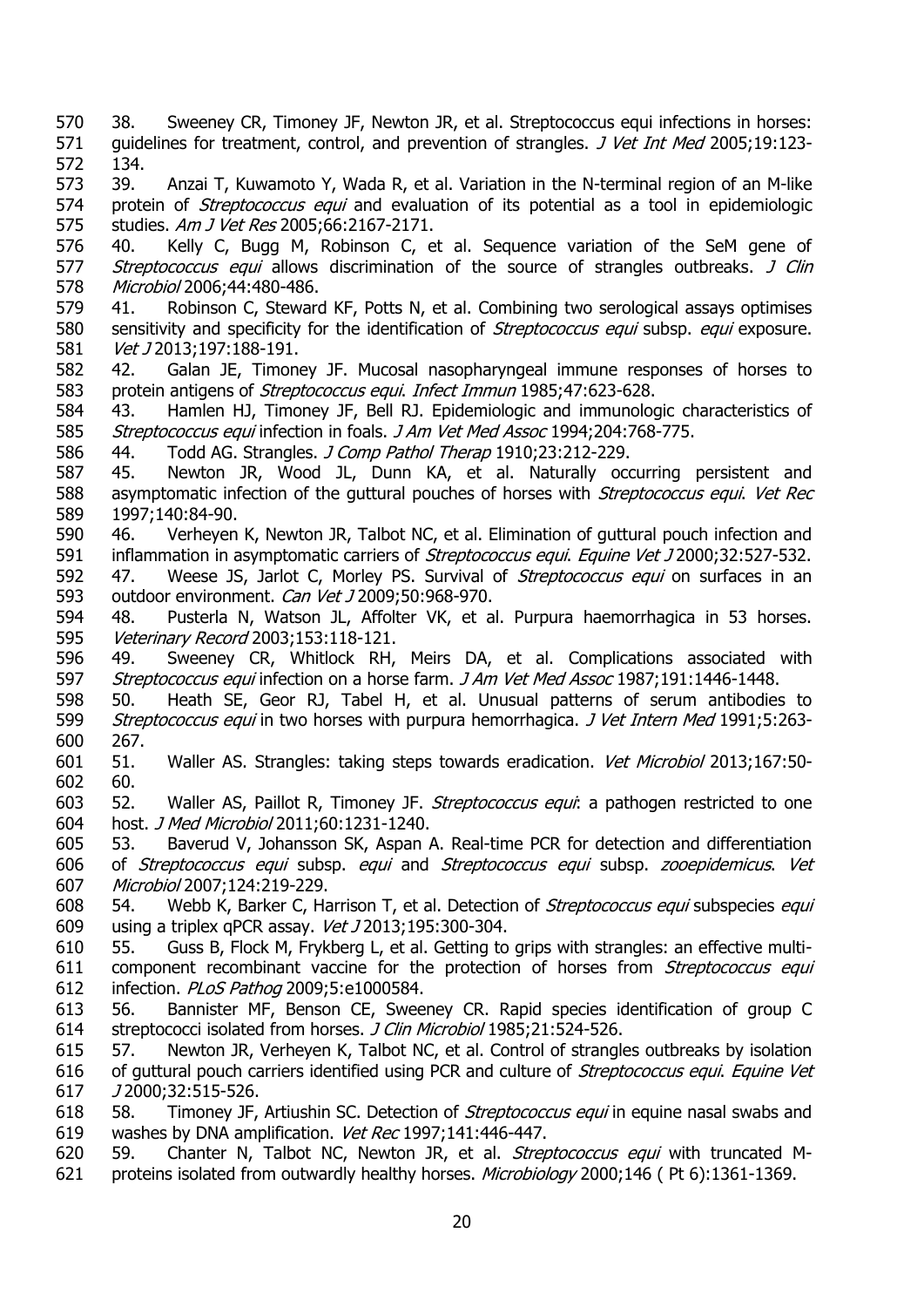60. Waller AS, Jolley KA. Getting a grip on strangles: recent progress towards improved 623 diagnostics and vaccines. The Veterinary Journal 2007;173:492-501. 61. Davidson A, Traub-Dargatz JL, Magnuson R, et al. Lack of correlation between 625 antibody titers to fibrinogen-binding protein of *Streptococcus equi* and persistent carriers of strangles. Journal of Veterinary Diagnostic Investigation 2008;20:457-462. 627 62. Ling AS, Upjohn MM, Webb K, et al. Seroprevalence of *Streptococcus equi* in working 628 horses in Lesotho. Vet Rec 2011;169:72. 63. Walshe N, Johnston J, MacCarthy E, et al. "Strangles" in less regulated sectors of the Irish horse industry. Journal of Equine Veterinary Science 2012;32:S3 - S95. 64. Knowles EJ, Mair TS, Butcher N, et al. Use of a novel serological test for exposure to 633 Streptococcus equi subspecies equi in hospitalised horses. Vet Rec 2010:166:294-297. 634 65. Bazeley PL. Studies with equine streptococci 1. The Australian Veterinary Journal 1940;16:140-146. 636 66. Bazeley PL. Studies with equine streptococci 2. The Australian Veterinary Journal 1940;16:243-259. 67. Bazeley PL. Studies with equine streptococci 3. The Australian Veterinary Journal 1942;18:141-155. 640 68. Bazeley PL. Studies with equine streptococci 4. The Australian Veterinary Journal 1942;18:189-194. 642 69. Bazeley PL. Studies with equine streptococci 5. The Australian Veterinary Journal 1943;19:62-85. 70. Hoffman AM, Staempfli HR, Prescott JF, et al. Field evaluation of a commercial M-645 protein vaccine against *Streptococcus equi* infection in foals. Am J Vet Res 1991;52:589-592. 71. Jacobs AA, Goovaerts D, Nuijten PJ, et al. Investigations towards an efficacious and 647 safe strangles vaccine: submucosal vaccination with a live attenuated *Streptococcus equi*. Vet Rec 2000;147:563-567. 649 72. Kemp-Symonds J, Kemble T, Waller A. Modified live *Streptococcus equi* ('strangles') vaccination followed by clinically adverse reactions associated with bacterial replication. Equine Vet J 2007;39:284-286. 73. Borst LB, Patterson SK, Lanka S, et al. Evaluation of a commercially available 653 modified-live *Streptococcus equi* subsp *equi* vaccine in ponies. Am J Vet Res 2011;72:1130- 1138. 655 74. Patty O, Cursons R. The molecular identification of Streptococcus equi subsp. equi 656 strains isolated within New Zealand. N Z Vet J 2014;62:63-67. 75. Ivens PA, Matthews D, Webb K, et al. Molecular characterisation of 'strangles' 658 outbreaks in the UK: the use of M-protein typing of *Streptococcus equi* ssp. *equi. Equine Vet*  J 2011;43:359-364. 76. Meehan M, Nowlan P, Owen P. Affinity purification and characterization of a fibrinogen-binding protein complex which protects mice against lethal challenge with Streptococcus equi subsp. equi. Microbiology 1998;144:993-1003. 77. Sheoran AS, Artiushin S, Timoney JF. Nasal mucosal immunogenicity for the horse of 664 a SeM peptide of *Streptococcus equi* genetically coupled to cholera toxin. Vaccine 2002;20:1653-1659. 78. Timoney JF, Qin A, Muthupalani S, et al. Vaccine potential of novel surface exposed 667 and secreted proteins of *Streptococcus equi. Vaccine* 2007;25:5583-5590. 79. Flock M, Karlstrom A, Lannergard J, et al. Protective effect of vaccination with 669 recombinant proteins from *Streptococcus equi* subspecies equi in a strangles model in the mouse. Vaccine 2006;24:4144-4151.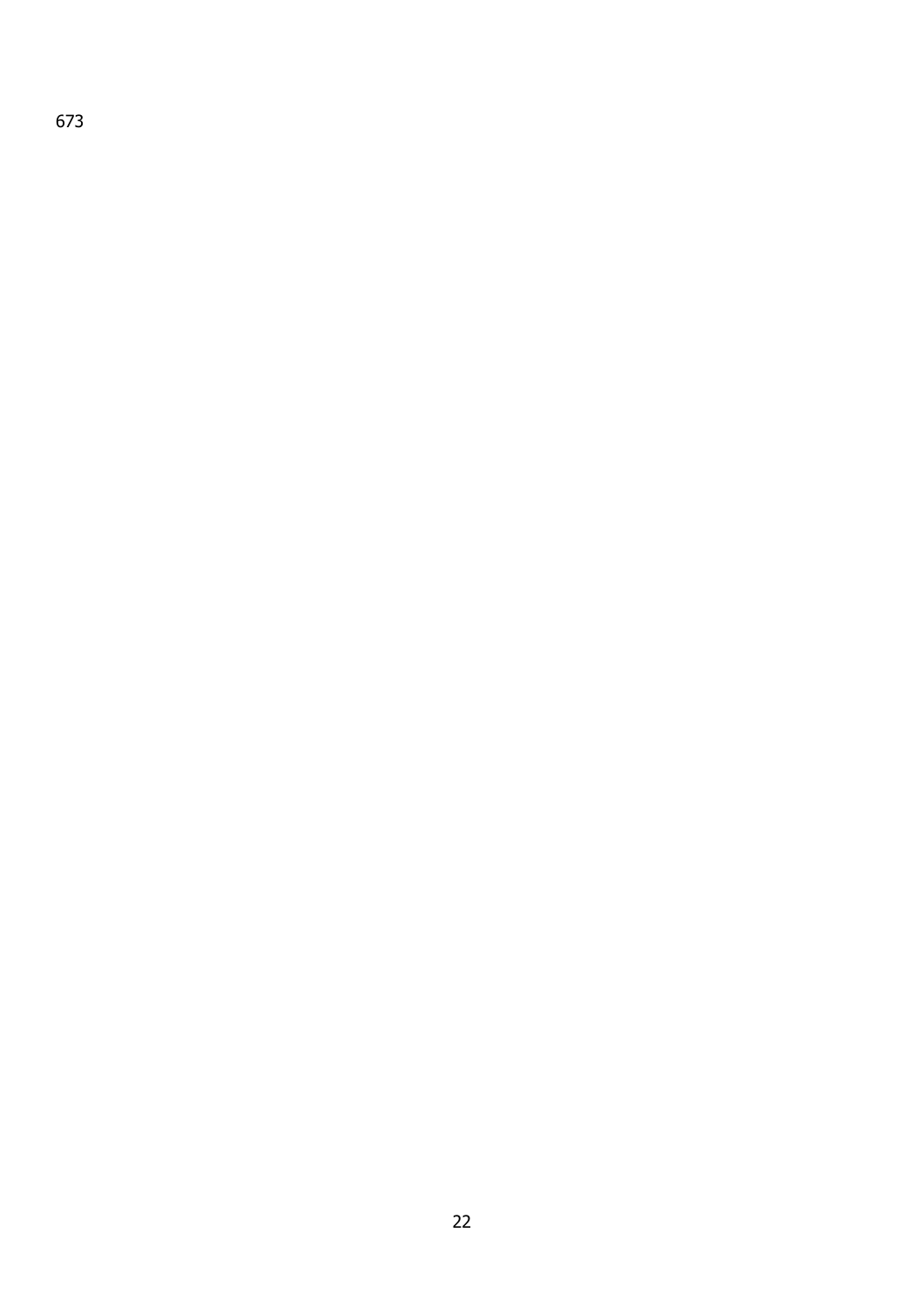- *Box 1: Preparation of a gelatin/penicillin solution for topical treatment of persistent infection*
- *of the guttural pouch*
- *Weigh out 2 g of gelatin and add 40 mL sterile water.*
- *Heat or microwave to dissolve the gelatin.*
- *Cool gelatin to 45 to 50 <sup>o</sup> C.*
- *Add 10 mL sterile water to 10,000,000 units (10 Mega units) sodium benzylpenicillin G.*
- *Mix penicillin solution with the cooled gelatin to make a total volume of 50 mL.*
- *Dispense into syringes and leave overnight at 4 <sup>o</sup> C to set.*
- 
- *Figure 1: Recovery of a chondroid from the guttural pouch of a horse using a memory-helical*
- *polyp retrieval basket through the biopsy channel of the endoscope.*
- 



- 
- 
- 
- *Box 2: Example case report:*
- *A convalescent mare was sampled at weekly intervals by nasopharyngeal swab and the*
- *sample analyzed by both culture and qPCR. The third sample taken on the 4th August 2010*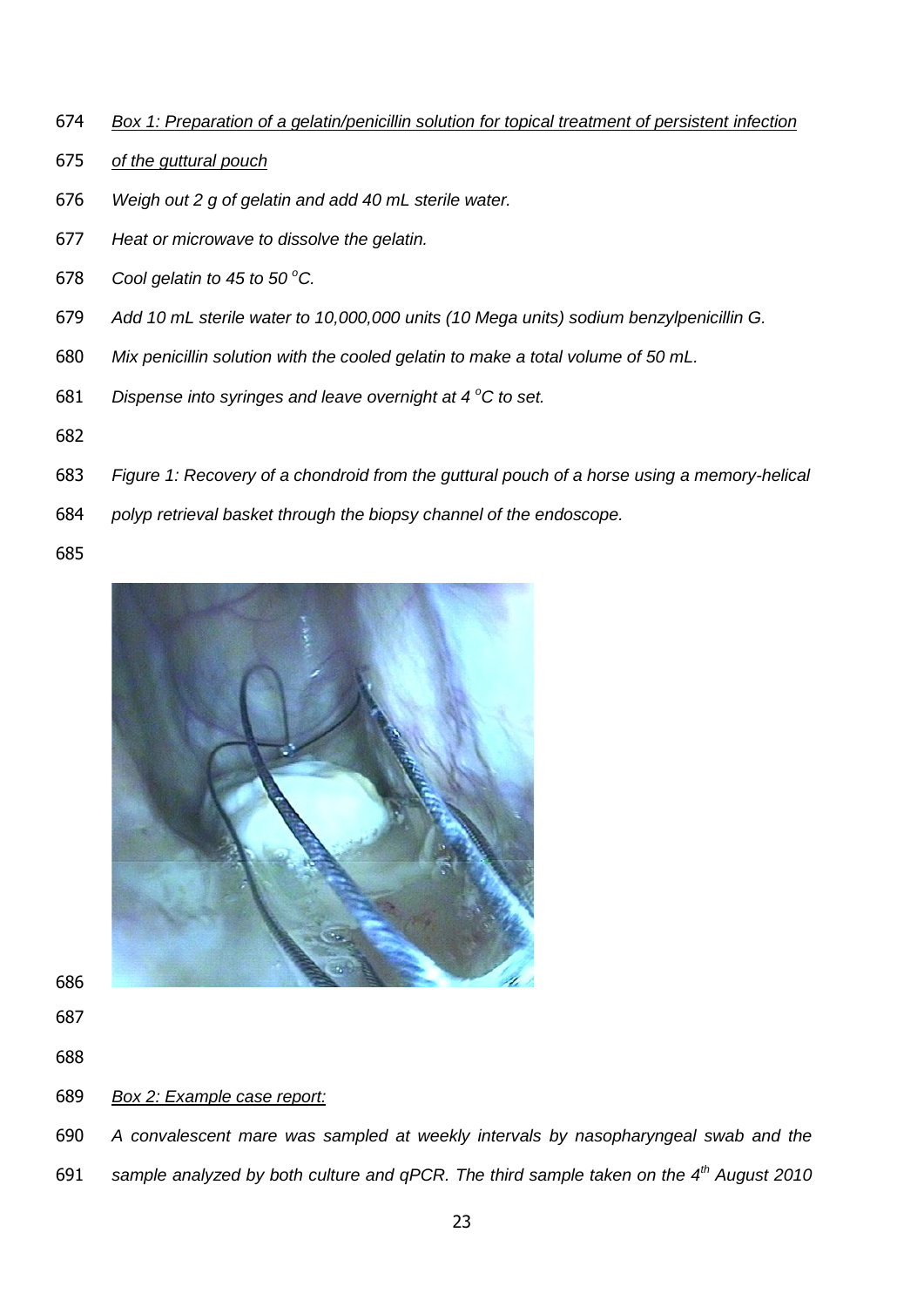*tested positive by both qPCR and culture (Figure 2), but despite advice to the attending veterinarian to examine the mare by guttural pouch endoscopy, the horse was resampled at weekly intervals until the 29th* 694 *September 2010 when three consecutive negative nasopharyngeal swab samples had finally been obtained. The horse was pronounced infection-free and permitted to move to a new yard where a new outbreak of strangles began on the 25th* 697 *October 2010. In this example, the qPCR and culture assays agreed precisely and highlight the intermittent nature of shedding S. equi from the guttural pouch. This case also emphasizes the need to examine positive horses by guttural pouch endoscopy to ensure that persistently infected horses are not inadvertently missed.*

701

702 *Figure 2. Culture and qPCR results following sampling of a convalescent mare over time.*

703



706

#### 707 *Box 3: Example case report:*

 *A yard of 52 polo ponies had recurrent problems with strangles including cases in August 2007, 8th and 13th December 2007 and 5th and 16th* 709 *January 2008. However, the clinical signs were generally mild. The AHT iELISA was used to screen 48 resident horses sampled on the th* 711 *January 2008, identifying 39 (81%) as seropositive. Forty ponies from this population were sampled again eight weeks later, showing a general decline in antibody levels to both antigen A and antigen B (Figure 3), although 20 (50%) remained seropositive. However, antibody levels in two ponies (pony 1 and pony 2) that had suffered from pyrexia and mucopurulent nasal discharge from the 5th and 16th* 715 *January 2008, respectively increased,*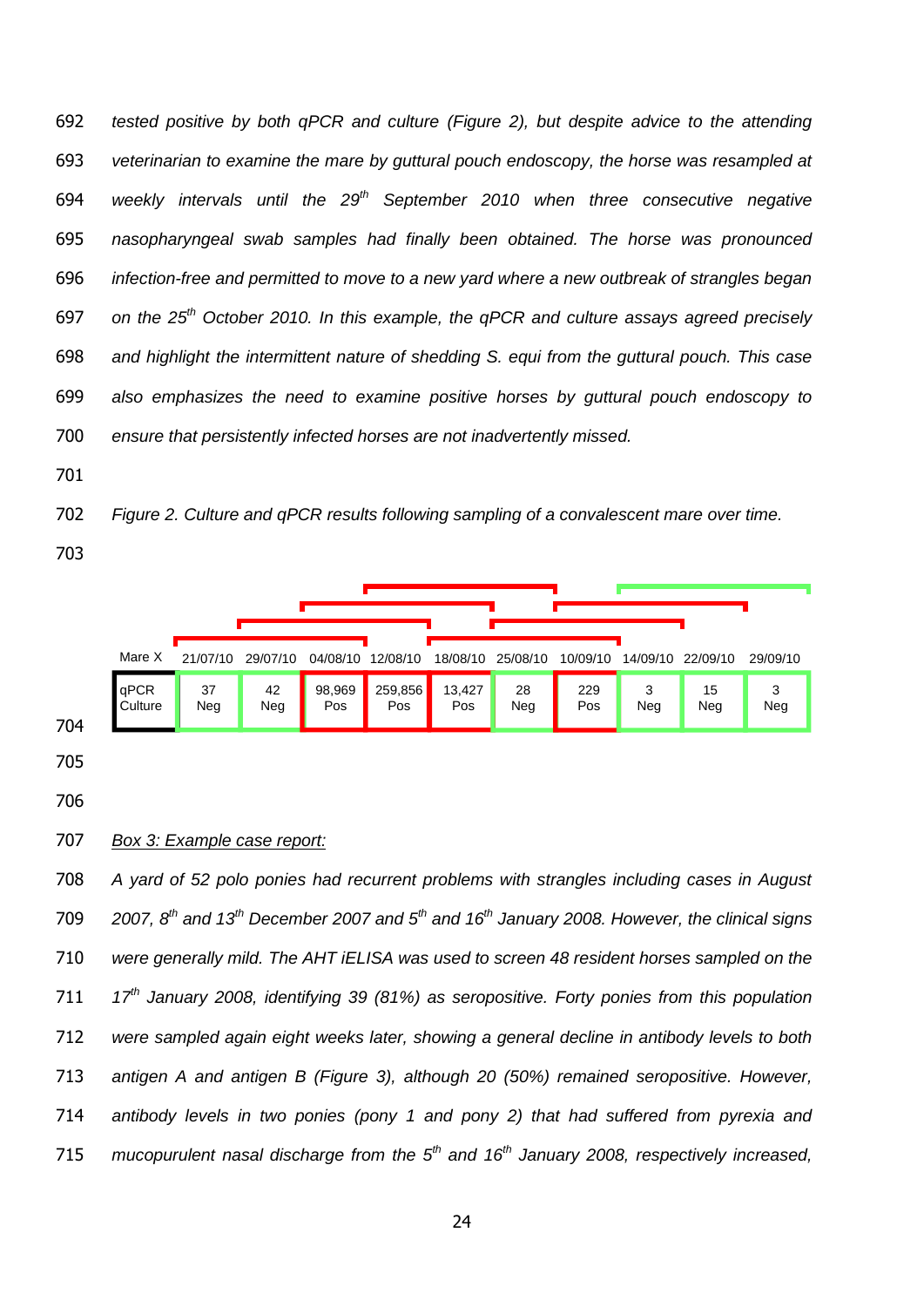*providing evidence that the iELISA was successfully detecting genuine exposure to and infection with S. equi. Further investigation of six seropositive healthy ponies with no history of clinical signs of strangles by guttural pouch endoscopy identified a persistently infected carrier, highlighting the endemic status of S. equi infection on this yard.*

720

721 *Figure 3: Seroconversion of two clinically affected polo ponies whilst resident on a yard with*  722 *endemic S. equi infection. Error bars indicate the 95% confidence interval. A positive antigen*  723 *A result is ≥ 0.5 OD450nm and a positive result for the antigen B iELISA is ≥ 1.0 OD450nm.*



733

### 734 *Box 4: Example case report:*

 *Seven of 56 newly acquired horses arriving at a rescue center were found to be seropositive and later confirmed to be persistently infected by guttural pouch endoscopy and lavage (Figure 4). All carriers were treated and no clinical cases of strangles occurred on mixing with resident horses.*

739

740 *Figure 4: Twenty eight chondroids recovered from a healthy Shetland pony with serology*  741 *assay OD450nm of 2.5 for antigen A and 3.9 for antigen C.*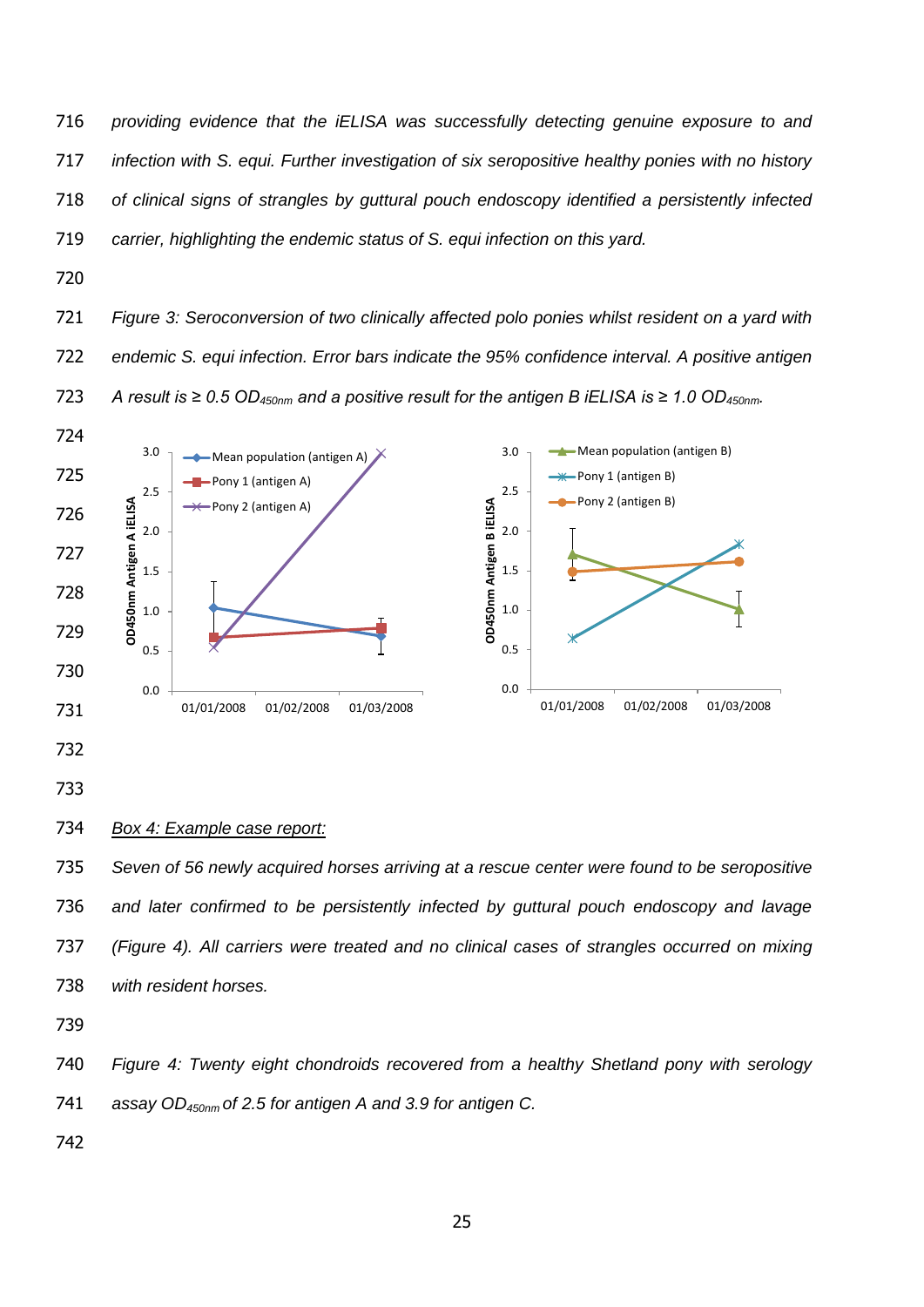



*Box 5: Example case report:*

 *An outbreak of strangles in livery yard in Scotland of unknown source resolved and all horses and ponies were screened using the dual iELISA to identify unaffected horses for further investigation, alongside those affected in the outbreak. Guttural pouch endoscopy confirmed that a healthy Shetland pony was persistently infected with S. equi. The pony was treated and the infection eradicated.*

# *Box 6: Example case report:*

 *A pregnant mare in good health tested positive using the dual iELISA described above, despite the owner having no knowledge of a prior history of strangles or exposure to S. equi. The horse had been vaccinated five years previously with Equilis StrepE. However, it was decided that it was unlikely that the observed antibody response was due to vaccination. The mare was examined further by guttural pouch endoscopy and lavage. Washes recovered from the guttural pouches tested qPCR positive, indicating persistent infection. On further discussion with the owner it became clear that the horse had been stationed at the Defence*